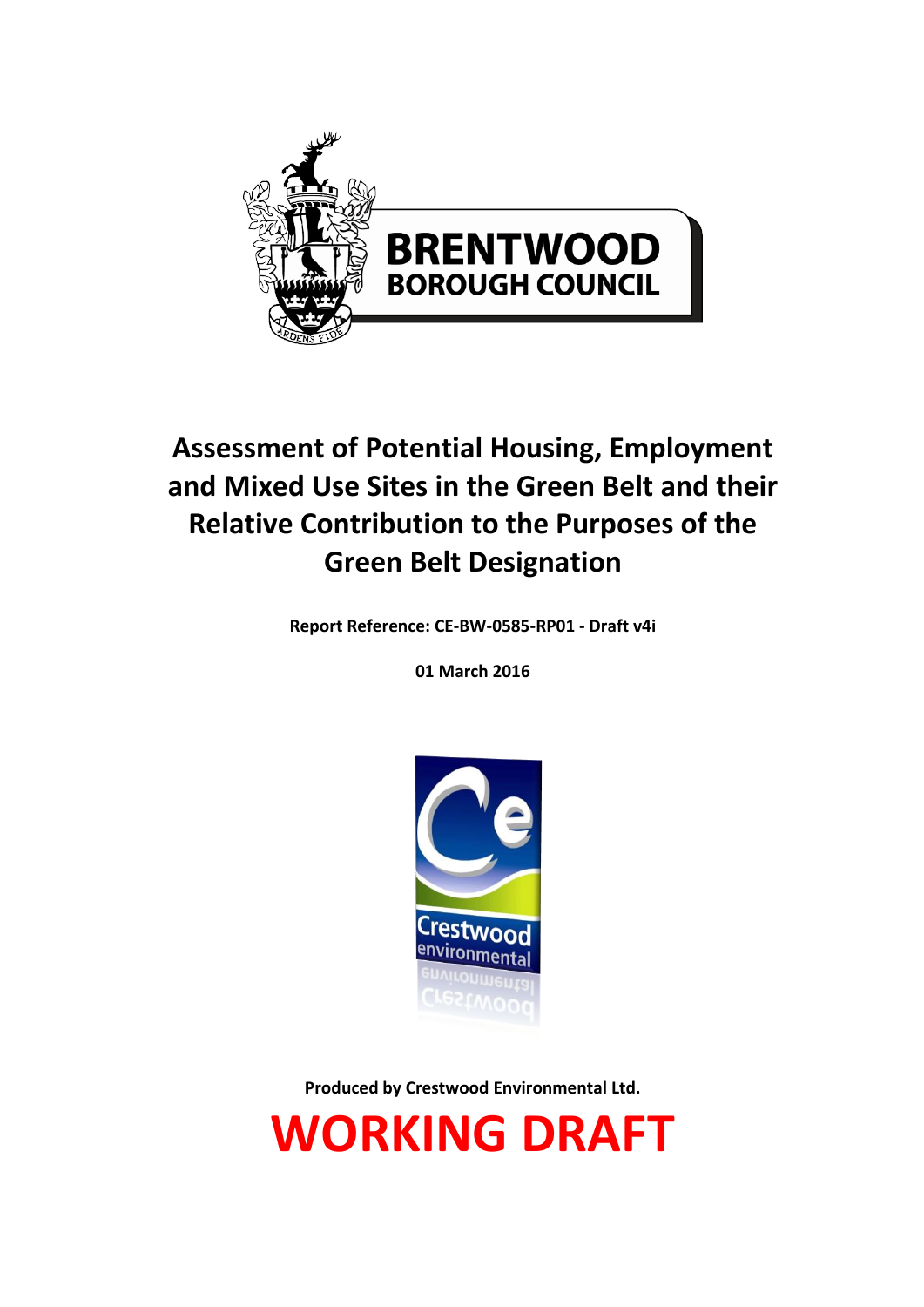#### **Crestwood Report Reference:** CE-BW-0585-RP01 - Draft v4i

| <b>Version &amp;</b><br><b>Status</b> | Date<br>Produced | Written / Updated by:                                                             | <b>Checked &amp; Authorised by:</b>        |
|---------------------------------------|------------------|-----------------------------------------------------------------------------------|--------------------------------------------|
| Draft v1                              | $02 - 07 - 13$   | Karl Jones (Principal Landscape Architect)<br>Adam Collinge (Landscape Architect) | Karl Jones (Principal Landscape Architect) |
| Draft v2                              | $22 - 11 - 13$   | Adam Collinge (Landscape Architect)                                               | Karl Jones (Principal Landscape Architect) |
| Draft v3                              | 23-02-16         | Adam Collinge (Senior Landscape)<br>Architect)                                    | Karl Jones (Principal Landscape Architect) |
| Draft v4                              | $01-03-16$       | Adam Collinge (Senior Landscape)<br>Architect)                                    | Karl Jones (Principal Landscape Architect) |
|                                       |                  |                                                                                   |                                            |
|                                       |                  |                                                                                   |                                            |

This report has been prepared in good faith, with all reasonable skill, care and diligence, based on information provided or known available at the time of its preparation and within the scope of work agreement with the client.

We disclaim any responsibility to the client and others in respect of any matters outside the scope of the above.

The report is provided for the sole use of the named client and is confidential to them and their professional advisors. No responsibility is accepted to others.

> Crestwood Environmental Ltd. Units 1 & 2 Nightingale Place Pendeford Business Park Wobaston Road Pendeford West Midlands WV9 5HF

> > Fax: 01902 229 563

Email[: info@crestwoodenvironmental.co.uk](mailto:info@crestwoodenvironmental.co.uk) Web: www.crestwoodenvironmental.co.uk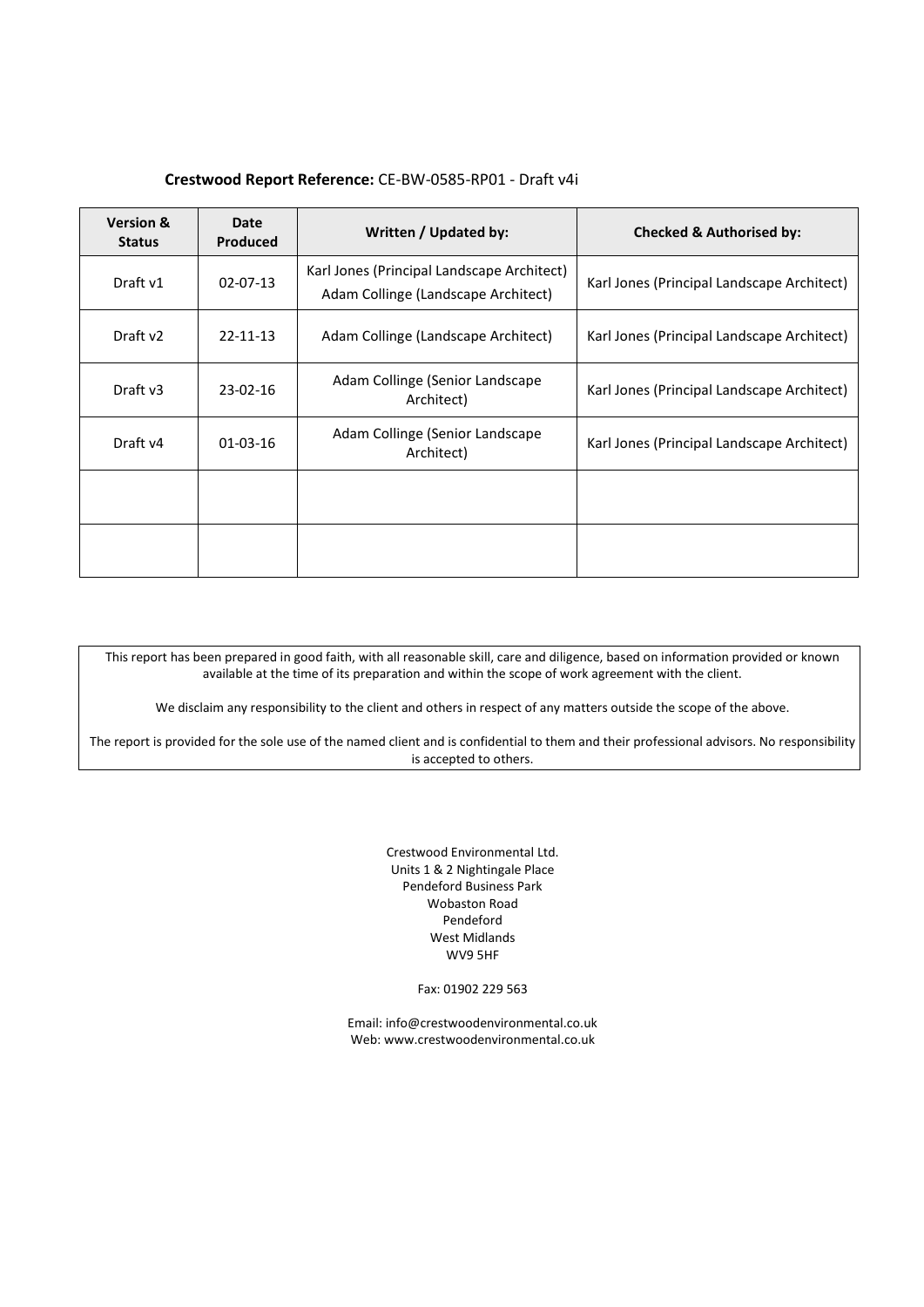## **CONTENTS**

|                         | 1.1<br>1.2<br>1.3<br>1.4<br>1.5<br>1.6 |  |
|-------------------------|----------------------------------------|--|
| $\overline{2}$          |                                        |  |
|                         | 2.1<br>2.2                             |  |
| $\overline{\mathbf{3}}$ |                                        |  |
|                         | 3.1<br>3.2<br>3.3                      |  |

## **LIST OF APPENDICES:**

| Appendix L1 | Site Assessment Sheet Pro forma                                                                      |
|-------------|------------------------------------------------------------------------------------------------------|
| Appendix L2 | Summary of Housing Assessment Results – Assessment Results Order                                     |
| Appendix L3 | Summary of Housing Assessment Results – Site Reference Order                                         |
| Appendix L4 | Detailed Site Housing Assessment Sheets                                                              |
| Appendix L5 | Figure 1 – Overall Contribution of Sites to Green Belt Purposes – Housing Assessment                 |
| Appendix L6 | Summary of Employment/Mixed Use Assessment Results – Assessment Results Order                        |
| Appendix L7 | Detailed Site Employment/Mixed Use Assessment Sheets                                                 |
| Appendix L8 | Figure 2 – Overall Contribution of Sites to Green Belt Purposes – Employment/Mixed Use<br>Assessment |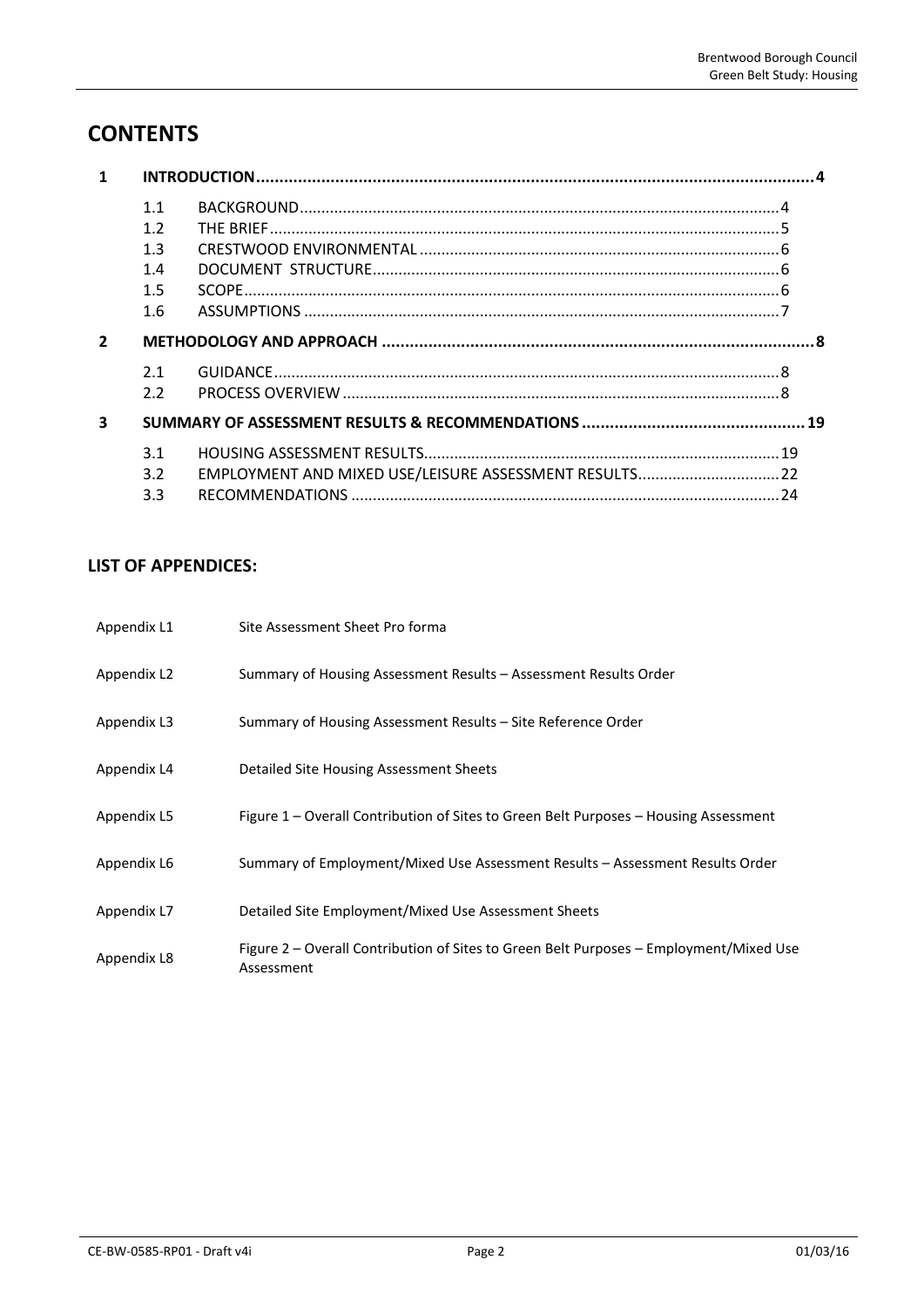| <b>LIST OF TABLES:</b> |                                                                                |  |  |
|------------------------|--------------------------------------------------------------------------------|--|--|
| Table 1                |                                                                                |  |  |
| Table 2                |                                                                                |  |  |
| Table 3                |                                                                                |  |  |
| Table 4                |                                                                                |  |  |
| Table 5                |                                                                                |  |  |
| Table 6                | Number of High Assessment Ratings of Individual Purposes Received Per Site  20 |  |  |
| Table 7                |                                                                                |  |  |
| Table 8                | Summary of Combined Overall and Individual Purposes Assessment Results 20      |  |  |
| Table 9                | Number of High Assessment Ratings of Individual Purposes Received Per Site  22 |  |  |
| Table 10               |                                                                                |  |  |
| Table 11               | Summary of Combined Overall and Individual Purposes Assessment Results 23      |  |  |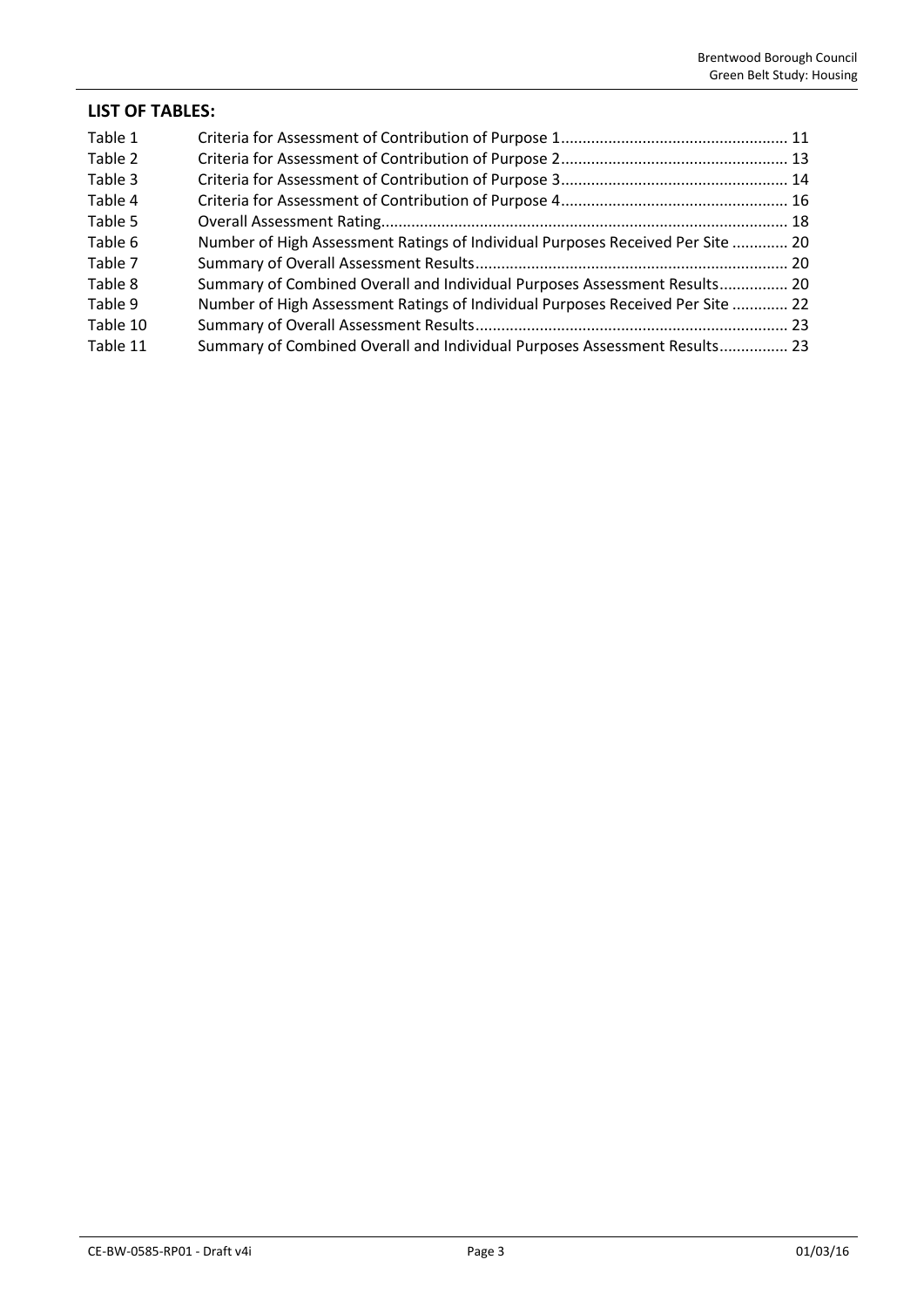## <span id="page-4-1"></span><span id="page-4-0"></span>**1 INTRODUCTION**

## **1.1 BACKGROUND**

- 1.1.1 Brentwood Borough Council (the Council) is in the process of preparing a new Local Development Plan (LDP) for the Borough which, once adopted, will supersede saved policies in the current Replacement Local Plan (Brentwood Borough Council, June 2005). The Brentwood LDP will set out strategic priorities for the Borough, including policies to deliver housing.
- 1.1.2 In 2012 the Coalition Government introduced a new planning system. Under the new system, instead of producing separate development plan documents, such as a Core Strategy, planning authorities can now produce a single local plan if they wish to. Brentwood Borough Council has chosen to do this. The Council published its preferred options document for consultation in 2013, the 'Local Plan 2015-2030: Preferred Options' set out the long term vision for how the Council proposed the Borough should develop by 2030 and the draft strategy and policies for achieving that vision.
- 1.1.3 Following the conclusion of the consultation in 2013 it became apparent to the Council that several issues needed to be reconsidered, specifically regarding meeting full objectively assessed development needs. Consequently the Council published its 'Strategic Growth Options' document for consultation in January 2015, which set out all sites suggested to the Council to meet development needs and information on some key issues to consider as part of assessing sites, such as transport infrastructure, local services, and the environment.
- <span id="page-4-2"></span>1.1.4 To inform the preparation of the new Brentwood Local Plan, an evidence base is required. In 2014 the Council published a Strategic Housing Market Assessment (SHMA) (David Couttie Associates, December 2013)), to form part of the evidence base, to assess future housing need and demand and inform housing targets. An update to the 2014 SHMA is currently being undertaken by the Council in light of subsequent amendments in national policy guidance.
- 1.1.5 In 2011 the Council published a Strategic Housing Land Availability Assessment (SHLAA) (Atkins, October 2011), as part of the evidence base, to provide a preliminary assessment of sites with the potential to accommodate the housing targets. The SHLAA provided the starting point for considering sites as part of the plan making process. It aimed to identify, in a systematic manner, land likely to be suitable, available and achievable for housing development in the Borough to meet housing targets during the period 2010 to 2031.
- 1.1.6 A total of 297 areas of land were assessed in the SHLAA. These were identified from a variety of sources, including Brentwood Urban Capacity Study (Brentwood Borough Council, June 2005); records of sites with existing or previous planning consents; and land put forward through an open 'Call for Sites' exercise (November-December 2009) or other discussions with the Council.
- 1.1.7 The SHLAA indicated that there was an adequate amount of available land to meet the then proposed housing requirements on brownfield sites for the first 9.9 years (2010 – 2019/2020) and that the Council may need to release a minimal amount of Greenfield land during this period to provide 0.1 years supply. "*During the second 10 years (2020 - 2030), other than a reliance on Windfall sites, the SHLAA indicated that there would be a minimal amount of Brownfield land (89 dwellings) to deliver the required housing supply"* and that Greenfield sites would be required to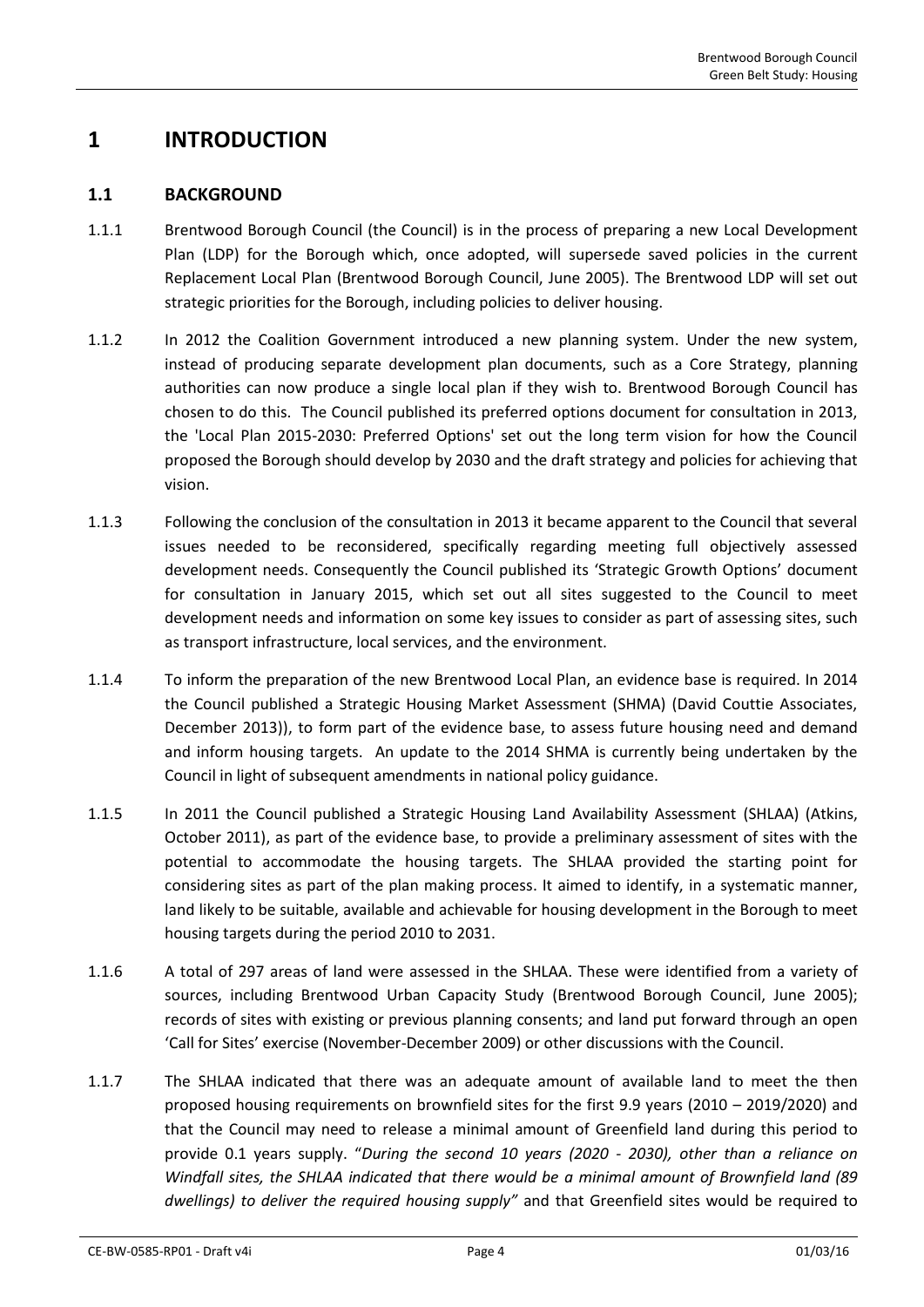meet the remaining requirement (of which there were sufficient sites available).

- 1.1.8 The SHLAA recommended that the potential Greenfield release which may be required during the assessment period should be done through a detailed assessment of potential housing sites through the Council's Site Allocations and should build upon the work done to date in the SHLAA. Subsequent to the SHLAA, a number of other Sites have been brought to the attention of Brentwood Borough Council as having potential for housing. this has resulted in the SHLLAA being supplemented by other sources and more up to date information where possible, such as:
	- **•** sites submitted by landowners and developers;
	- sites proposed by parish councils and members of the public; and
	- other sites known or owned by the Council.
- 1.1.9 As part of the evidence base, an assessment of the potential effects on Green Belt land from allocation for, and development of, new residential areas (housing) within these areas has been identified as being required by the Council.
- 1.1.10 Additionally, in 2014, the assessment of potential effects on Green Belt land was broadened out to consider whether any of the sites under consideration would be assessed differently (in terms of Green Belt effects/contribution) should an allocation, or subsequent development, be made for employment or mixed-use purposes.

#### <span id="page-5-0"></span>**1.2 THE BRIEF**

- 1.2.1 Brentwood Borough Council (the Council) commissioned Crestwood Environmental Ltd. in March 2013 to undertake an independent, professional **assessment of Housing Sites (being considered as part of the SHLAA) within the Green Belt and their relative contribution to the purposes of the Green Belt designation**.
- 1.2.2 In 2013, 105 'Sites' (including individual sub-components to large sites where applicable) were assessed within the Brentwood Green Belt, comprising Sites considered as part of the SHLAA and subsequently put forward in wider Council studies.
- 1.2.3 In late 2014, following consultation on the 'Local Plan 2015-2030: Preferred Options', the Council commissioned an additional 58 sites for assessment in 2015, 13 of which were to be further considered for employment use and 2 for mixed use or leisure. Additionally, 5 previously assessed sites (from 2013) were to be further assessed for employment use (3 sites) and mixed use or leisure (2 sites).
- 1.2.4 In late 2015, following consultation on the 'Strategic Growth Options' document, the Council commissioned a further 36 sites for assessment for housing purposes, with assessment to be undertaken in early 2016.
- 1.2.5 In total, 203 individual housing sites assessments have been undertaken. Occasionally, Sites have been assessed as separate land parcels where deemed appropriate. Of the 203 assessments, 21 sites have been further assessed in relation to potential allocations for employment and/or mixed use development.
- 1.2.6 The Council has commissioned the Study in order provide this information as part of the evidence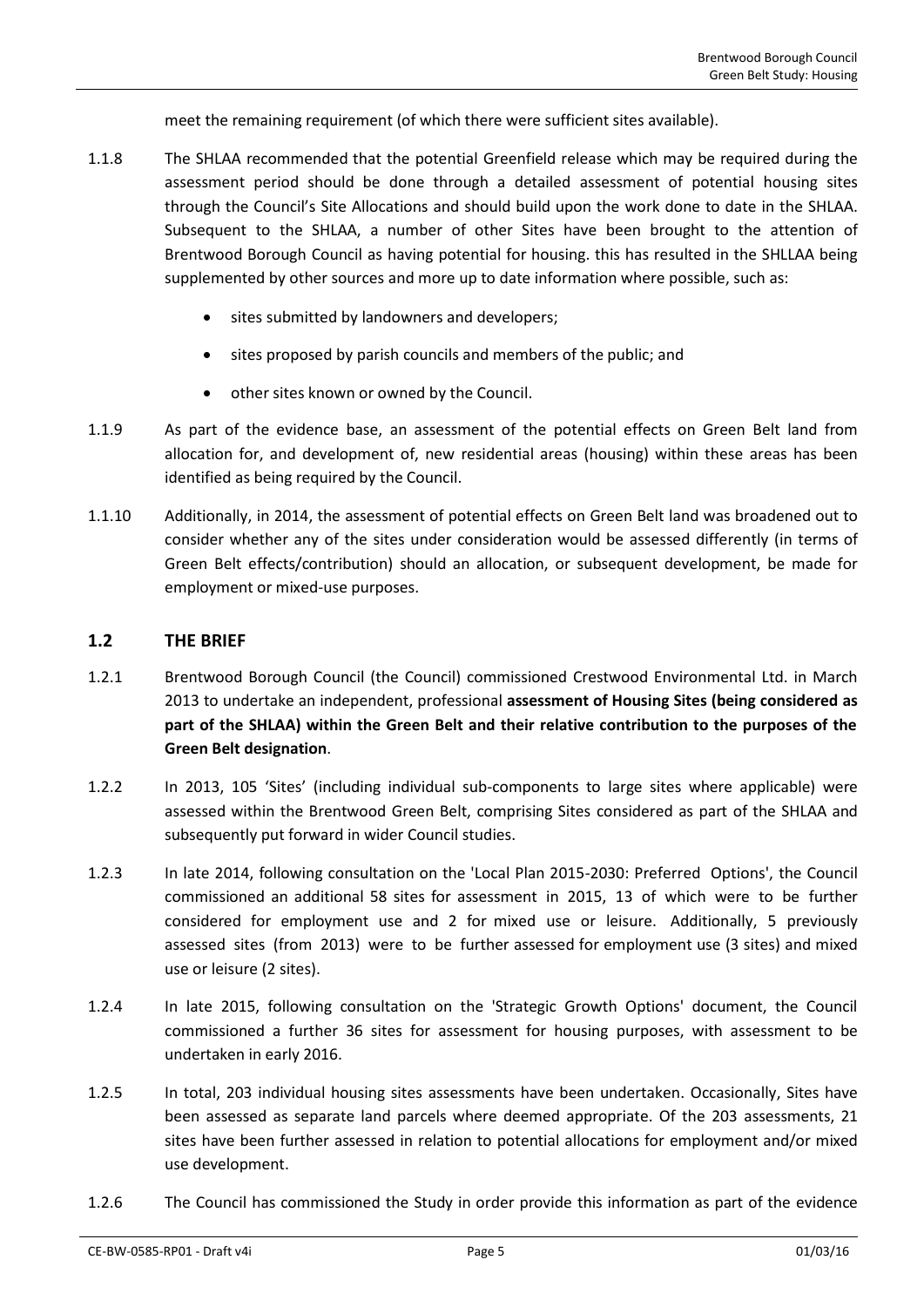base to inform the new Brentwood Local Plan.

#### <span id="page-6-0"></span>**1.3 CRESTWOOD ENVIRONMENTAL**

- 1.3.1 Crestwood Environmental Ltd. is an independent environmental consultancy and a Registered Practice of the Landscape Institute, employing landscape architects, planners and environmental consultants with extensive experience in land use planning and impact assessments.
- 1.3.2 This study has been led by Karl Jones BSc (Dual Hons.) CMLI CEnv MIAgrM AIEMA, Director and Principal Landscape Architect and Adam Collinge BSc (Hons) PGDipLA MA CMLI AMIEnvSci, Senior Landscape Architect. Karl has over 17 years' experience in landscape design, assessment and management, has acted as an Expert Witness on landscape and visual matters at Public Inquiry and has been a member of the Technical Committee of the Landscape Institute since 2011. Adam has over 9 years' experience in landscape architecture and planning in both public and private sector and has also provided evidence and acted as an Expert Witness at Public Inquiry in relation to Development Plans and planning appeals.

## <span id="page-6-1"></span>**1.4 DOCUMENT STRUCTURE**

- 1.4.1 This report is divided into further sections as described below.
- 1.4.2 Section 2 (Methodology and Process) describes the basis for the methods used to undertake the assessment and describes the terminology, criteria used to determine and describe the potential effects of the Sites on the purposes of Green Belt designation.
- 1.4.3 Section 3 (Assessment Results and Recommendations) presents the summarised results of the individual assessments (detailed site-by-site housing assessments are provided in Appendix L4, with employment/mixed use assessments provide in Appendix L7). Recommendations are given to prioritise Sites and to guide the direction of the future growth in housing within Brentwood Borough, in terms of effects on the purposes of the Green Belt designation only.
- 1.4.4 At the end of the report a Glossary (providing a description of the intended use/meaning of the terms used in this assessment) and References are provided. Figures and other documents that are referred to are located in the Appendices.

#### <span id="page-6-2"></span>**1.5 SCOPE**

- 1.5.1 This study assesses Green Belt considerations primarily in relation to potential housing sites ('Sites') as considered as part of the SHLAA and as put forward during further consultation on the emerging Local Plan , in relation to potential housing development. As the scope of the evidence base in support of the LDP has broadened, 21 sites have been further assessed in relation to employment or mixed use/leisure development.
- 1.5.2 A range of other environmental considerations may need to be taken into account, such as ecology and nature conservation, heritage and archaeology, water quality and flooding potential etc. by others to determine the potential wider environmental and cumulative impacts of development on a particular Site.
- 1.5.3 Only Sites situated within the Green Belt have been considered as part of this study. It is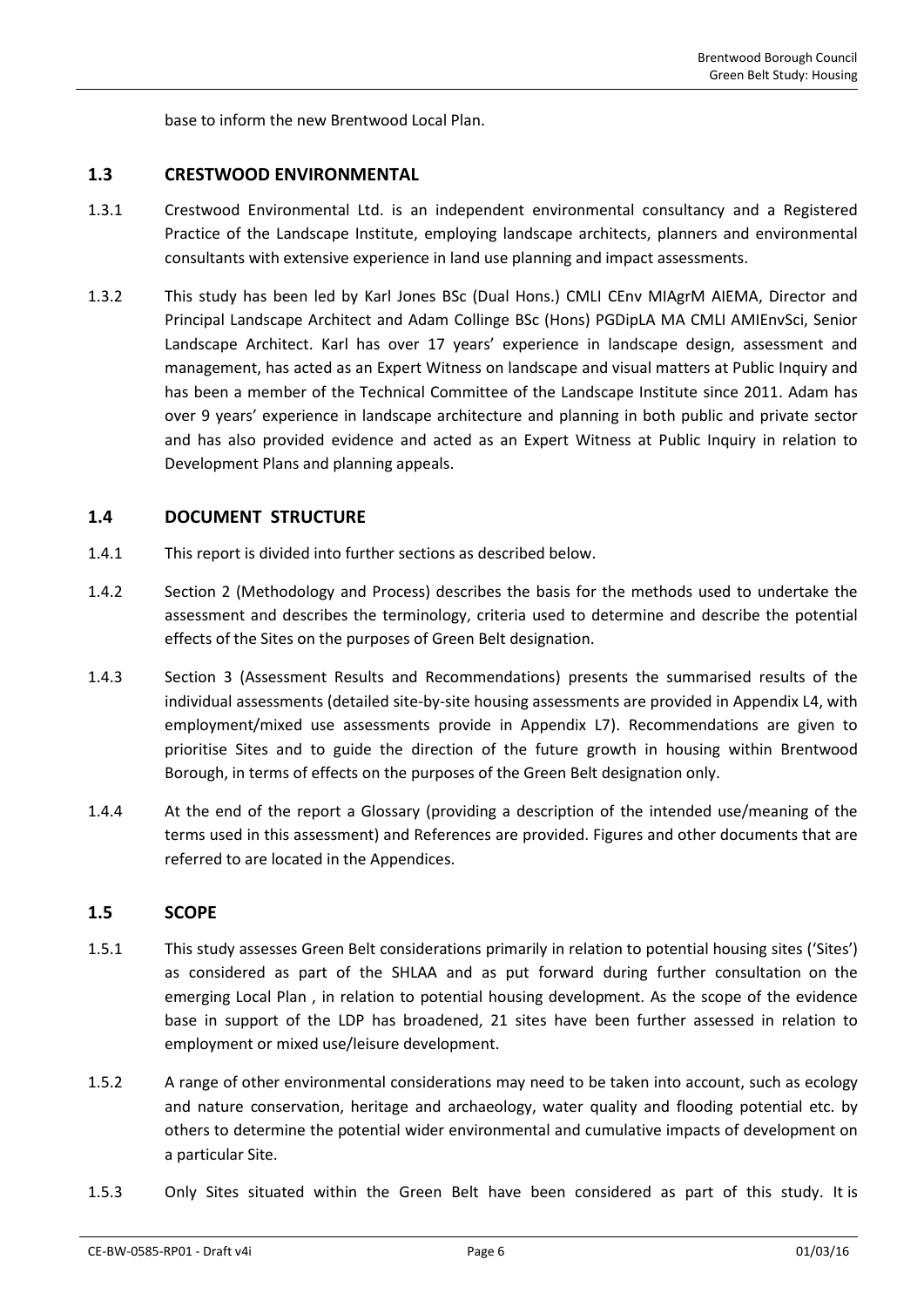understood that a number of SHLAA sites (and others proposed during subsequent consultation) are located outside of land designated as Green Belt, and in relation to Green Belt policy, these sites (particularly those that are brownfield sites) would be prioritised over Sites located within the Green Belt.

1.5.4 The effect of developing the Sites on the purposes of the Green Belt is only one of many areas to be considered in preparation of the Council's LDP. The Council is under no obligation to follow this Report's findings and recommendations in preference to other planning considerations, where on balance other planning considerations outweigh Green Belt aspects. On its own, this report cannot be used to justify the granting or refusing of planning permission or allocating, or not allocating, a Site that lies within the Green Belt.

## <span id="page-7-0"></span>**1.6 ASSUMPTIONS**

- 1.6.1 The following assumptions have been made in order to provide a baseline from which professional judgement and consideration can be applied to the potential or perceived effects from housing, employment and mixed use development on the 'openness' of the Green Belt and potential intervisibility with historic towns.
- 1.6.2 The main built development forms are assumed to be:
	- **For Housing**, predominantly 2 storey, circa 6-7m maximum height, residential buildings. This does not mean that higher buildings would be inappropriate at the Sites, only that the study for this type of development has not considered buildings of predominantly larger height than these.
	- **For Employment and Mixed Use/Leisure**, predominantly 3 storey buildings, potentially comprising warehouse, industrial and/or commercial (including office, leisure, retail. etc.) style buildings, average height c. 10m-15m. This does not mean that higher buildings would be inappropriate at the Sites, only that the study for this type of development has not considered buildings of predominantly larger height than these.
- 1.6.3 It is recognised that Employment or Mixed Use allocations are likely to lead to very different landuses, however, for the purposes of this study, it is assumed that the relative heights, scale, footprint, density, etc. would be similar to one another in terms of assessing effects on Green Belt purposes. Whilst Mixed Use developments generally comprise areas of housing, relatively more appreciable effects on Green Belt are likely to relate to surrounding larger commercial, industrial or warehouse buildings as with any Employment based development.
- 1.6.4 These assumptions are important in order to understand whether potentially larger scale buildings would have a more appreciable effect within the Green Belt with regards to Employment/Mixed Use allocations compared to the Housing assessments.
- 1.6.5 It is assumed that any buildings would be well-designed and would use traditional or other appropriate building techniques, styles and materials appropriate to the buildings use and surroundings. It is also assumed that the development would include a strong framework of structural landscaping including ground modelling, where appropriate, and tree planting of appropriate scale, area, design and species composition to ensure that the development achieves a good fit in the landscape.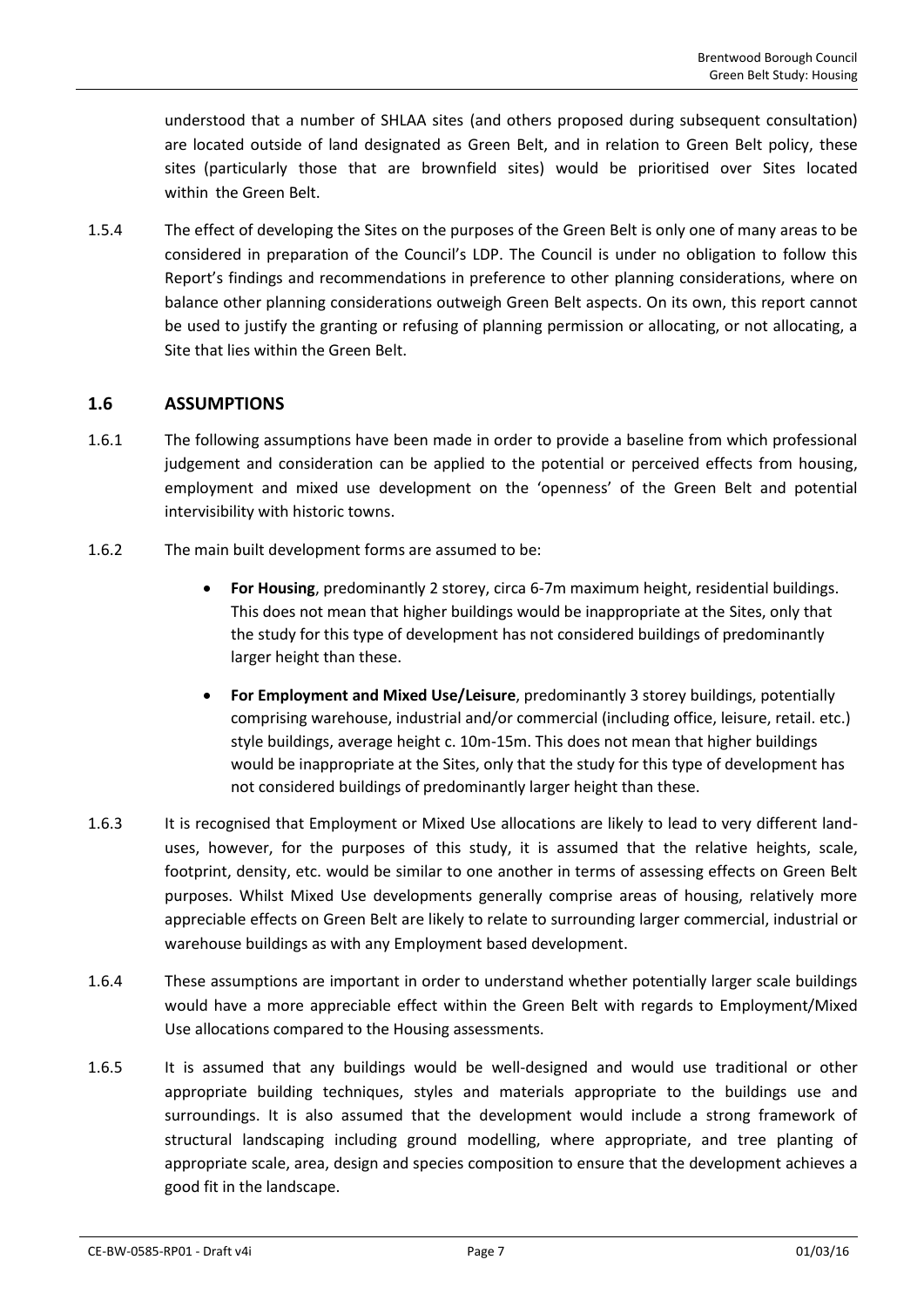## <span id="page-8-1"></span><span id="page-8-0"></span>**2 METHODOLOGY AND APPROACH**

## **2.1 GUIDANCE**

2.1.1 There is no definitive method for carrying out an assessment of effects that potential development may have on the purposes of the Green Belt. As such, a methodology has been designed that is aimed at meeting the requirements of the Brief and is based on other precedent studies from across the UK.

## <span id="page-8-2"></span>**2.2 PROCESS OVERVIEW**

- 2.2.1 A systematic process was undertaken, using the stages shown below, in order to complete the assessment:
	- 1. Define the Brief and Scope of the Assessment;
	- 2. Determine the Assessment Method;
	- 3. Determine the Assessment Criteria;
	- 4. Desk Study;
	- 5. Fieldwork;
	- 6. Undertake the Assessment of the Sites in relation to Green Belt purposes;
	- 7. Produce recommendations; and
	- 8. Present the Assessment.

## **Define the Brief and Scope of the Assessment**

- 2.2.2 A request from the Council for an initial scope of works was requested and provided in January 2013.
- 2.2.3 An Inception Meeting was held on  $5<sup>th</sup>$  March 2013 at Crestwood Environmental Ltd.'s offices, attended by Bill Newman (Interim Planning Policy Manager for Brentwood Borough Council), Philip Drane (Planning Officer for Brentwood Borough Council), Karl Jones (Direct and Principal Landscape Architect for Crestwood Environmental Ltd.) and Adam Collinge (Senior Landscape Architect for Crestwood Environmental Ltd.).
- 2.2.4 At the Inception Meeting the requirements of the work was discussed in more detail and the scope of works refined and agreed. Various documents were passed to Crestwood Environmental Ltd. providing further information about the Housing Sites. Further meetings and conference calls have been held at regular intervals in the subsequent years, particularly where the number of Sites or scope of the assessments has changed.
- 2.2.5 The Brief and Scope of the assessment are clearly set out in the project brief as described in Sections [1.1.4](#page-4-2) and [1.5](#page-6-2) above.
- 2.2.6 In absolute policy terms, new housing, employment or mixed use development would generally be considered to be inappropriate in the Green Belt. This was acknowledged at the Brief stage and made clear that the Study was not to assess the appropriateness of the location of the Green Belt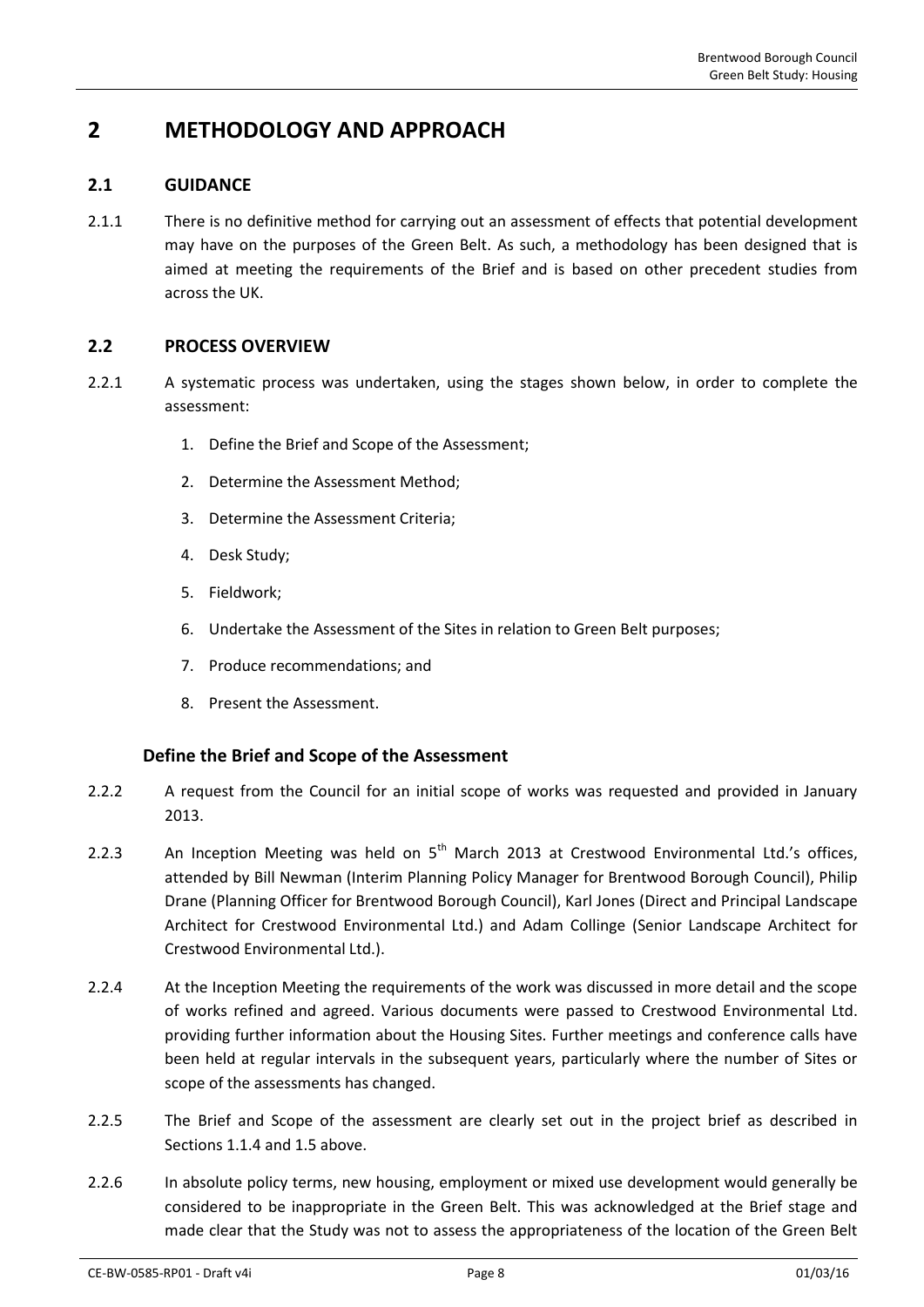boundary or suitability of the land within. The emphasis of the Brief and Scope was on assessing the potential effects of developing the Sites on the purposes of the Green Belt.

- 2.2.7 It is also acknowledged that the vast majority of Sites, if not all, will fulfil the purposes of the Green Belt to some degree. This assessment is being undertaken to establish the relative scale of the contribution of the Sites to the purposes of the Green Belt, thereby allowing for a comparison of Sites to be made in relation to this whilst contributing to a wider evidence base which, overall, will advise on the preferential location of new housing, employment and/or mixed use development.
- 2.2.8 This assessment is not a boundary review of the Green Belt in Brentwood, which is considered to be functional and forms a critical component of the 'character' of Brentwood.

## **Determine the Assessment Method**

2.2.9 The information given in Sectio[n 2.1](#page-8-1) forms the basis for the methodology.

## **Determination of the Assessment Criteria**

- 2.2.10 Definition of appropriate criteria is required such that these can be applied in a systematic way with impartial and transparent judgement and such that the conclusions of the assessment can be summarised into meaningful recommendations.
- 2.2.11 In order to identify the criteria for assessment, the primary reference point for understanding and interpreting the aims, essential characteristics and purposes of the Green Belt are contained within the National Planning Policy Framework (NPPF) (Department for Communities and Local Government, 2012) and the Replacement Local Plan (Brentwood Borough Council, 25 August 2005 (Adopted)).
- 2.2.12 The NPPF states that '*The fundamental aim of Green Belt policy is to prevent urban sprawl by keeping land permanently open*'.
- 2.2.13 It also states that '*the essential characteristics of Green Belts are their openness and their permanence*'.
- 2.2.14 The NPPF states that the "*Green Belt serves five purposes:*
	- *1. to check the unrestricted sprawl of large built-up areas;*
	- *2. to prevent neighbouring towns merging into one another;*
	- *3. to assist in safeguarding the countryside from encroachment;*
	- *4. to preserve the setting and special character of historic towns; and*
	- 5. *to assist in urban regeneration, by encouraging the recycling of derelict and other urban land.*"
- 2.2.15 The NPPF does not state whether one purpose is more important than another.
- 2.2.16 Paragraph 81 of the NPPF states that *"local planning authorities should plan positively to enhance the beneficial use of the Green Belt, such as looking for opportunities to provide access; to provide opportunities for outdoor sport and recreation; to retain and enhance landscapes, visual amenity and biodiversity; or to improve damaged and derelict land."*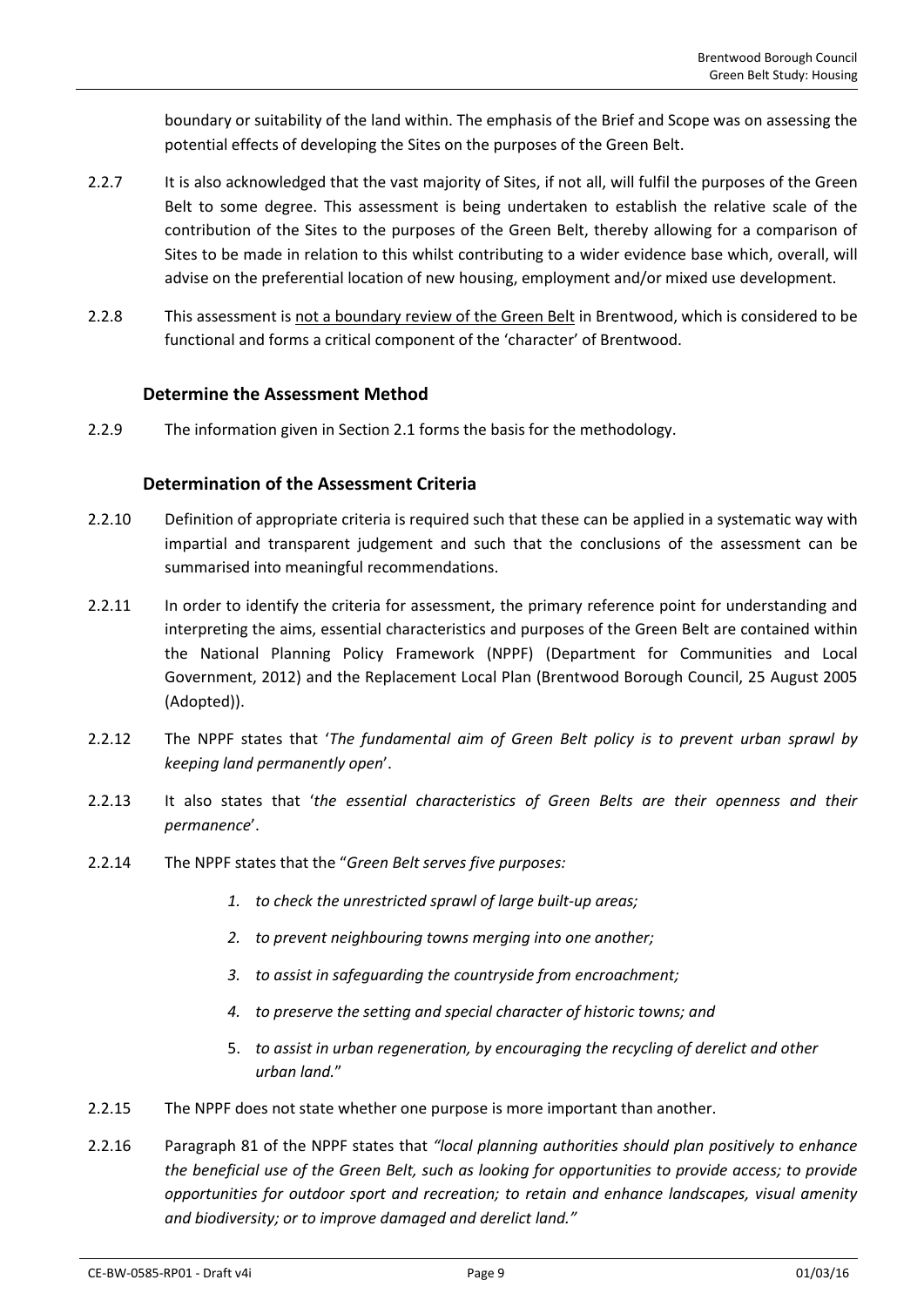- <span id="page-10-0"></span>2.2.17 'Purpose 5' has not been assessed as it has already been outlined that development will be directed towards land not contained within the Green Belt in the first instance. Development on Green Belt land will only be considered where the strategic priorities of the Borough to accommodate new housing, employment and/or mixed use development land necessitates its release from Green Belt, accounting for all other planning, environmental and strategic considerations.
- 2.2.18 Based on the objectives of and the opportunities provided by the Green Belt, each *purpose* was considered in turn with regard to relevant assessment criteria to establish how well the Sites being considered as part of the assessment fulfilled the role of the Green Belt. These criteria are set out below.

## **Purpose 1:** To check the unrestricted sprawl of large built-up areas

- 2.2.19 In general terms, a measure for this purpose would be the degree to which a Site is already developed and is comprised of buildings. Whilst directing development to previously developed Sites, i.e. Brownfield land, would be broadly in accordance with Green Belt policy, determining how well a Site meets the objectives of Purpose 1 based on this was deemed too simplistic for the following reasons:
	- The majority of Sites contained no built development;
	- Built development such as agricultural buildings may be an integral part of the character of the area and Green Belt in the locality;
	- Some Sites had elements of built development but were separated from large built-up areas; and
	- There would be no measure of containment of the development and its relationship to the wider setting and large built-up areas.
- 2.2.20 It was decided that a more appropriate measure was to consider whether development of the Site could be 'contained'. This would measure whether the presence of strong physical and / or visual features would act as a logical boundary to use to restrict development and not lead to 'unrestricted sprawl of large built-up areas' into adjoining parcels of land.
- 2.2.21 The Sites were therefore assessed in terms of how 'contained' each was, by one or more large builtup areas. This could apply wholly or partially to a Site. Sites that were not adjacent to any large built-up areas were considered to be 'not contained'.
- 2.2.22 In terms of containment, relevant consideration was also given to the scale of the Site and if wholly developed, the scale of countryside encroachment. Consideration and professional judgement has been applied in deciding the scale of countryside encroachment, which will also relate to the relative scale of the Site in relation to existing adjacent settlements.
- 2.2.23 Four criteria have been considered in term of assessing the relative contribution of the Site to Purpose 1:
	- **Containment** How well the Site relates to an existing large built-up area;
	- **Development Type** Either constitutes 'infilling', an extension to a large built-up areas or a separate housing area with limited relationship to an existing large built-up area;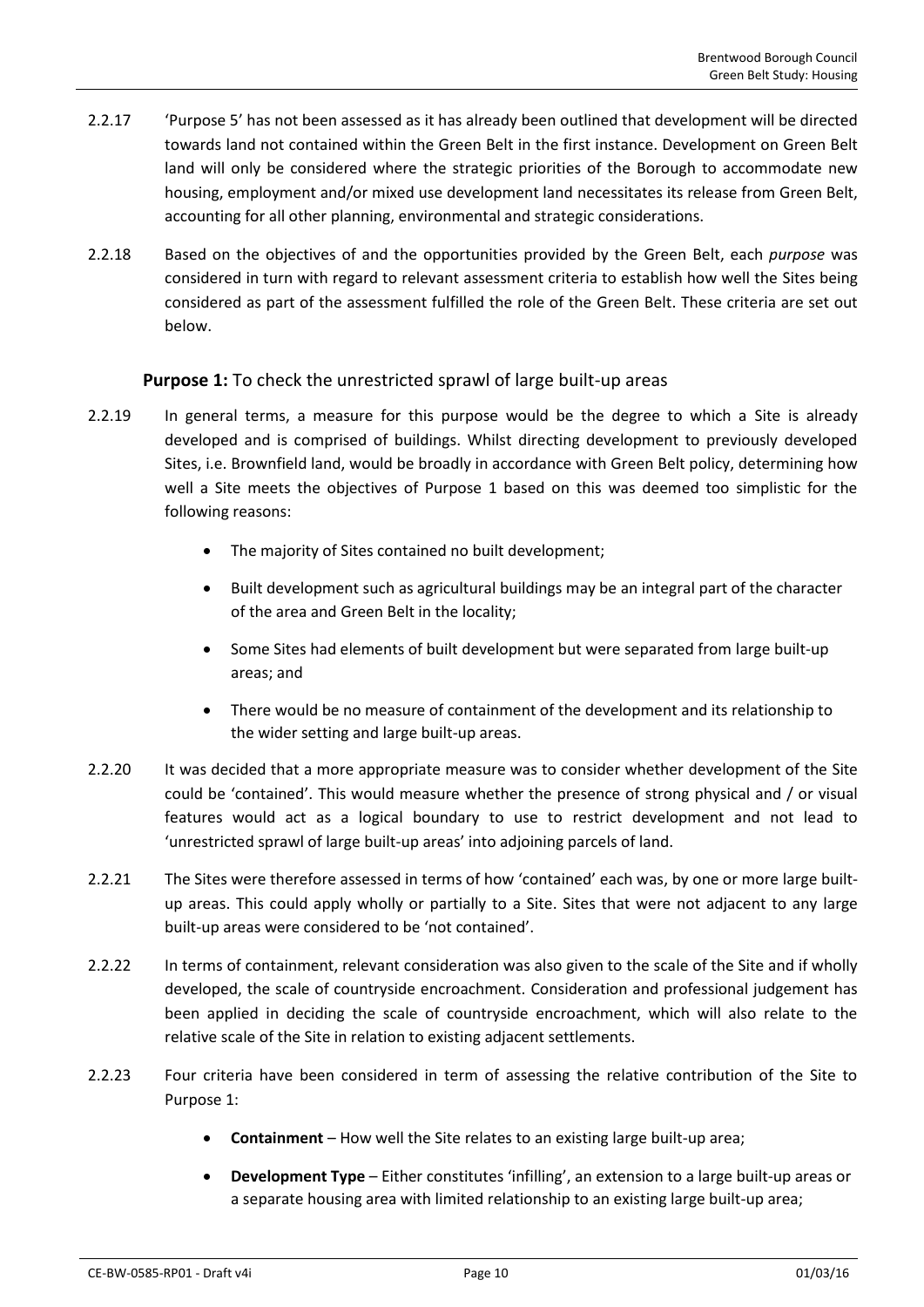- **Boundary** The 'strength' of the existing 'settlement boundary' adjacent to the Site.
	- ∙ A 'Strong boundary' would have a strong physical presence and may be relatively permanent and immovable and could consist of housing (or similar built development) or existing significant civil infrastructure (e.g. Motorway, A-road or railway).
	- ∙ A 'Weak boundary' would have less physical presence and may be considered less permanent/immovable (e.g. fencing, hedges, tree lines or minor roads).
	- ∙ 'No boundary' would be where the Site is open with no distinct boundaries and or does not abut any existing settlement.
- **Effects on Openness** This relates to the scale of countryside encroachment if developed, both in terms of the scale of the Site and in the context of the existing built up area.
- <span id="page-11-0"></span>2.2.24 Based on the above, Sites were categorised as pe[r Table 1.](#page-11-0)

*Table 1 Criteria for Assessment of Contribution of Purpose 1*

| <b>Definition</b>                      | <b>Description</b>                                                                                                                                                                                                                                                                                                                                                                                                                                                                                                                  |
|----------------------------------------|-------------------------------------------------------------------------------------------------------------------------------------------------------------------------------------------------------------------------------------------------------------------------------------------------------------------------------------------------------------------------------------------------------------------------------------------------------------------------------------------------------------------------------------|
| Well-<br><b>Contained</b><br>(WC)      | Within a large built-up area.<br>Would constitute 'Infilling'.<br>Strong boundaries on most sides of the Site.<br>Limited or no countryside encroachment.                                                                                                                                                                                                                                                                                                                                                                           |
| Partly-<br><b>Contained</b><br>(PC)    | At least two boundaries abut a large built-up area without containment.<br>Would form an extension rather than 'infilling'.<br>Weak boundaries on remaining sides of the Site.<br>Some countryside encroachment may occur.                                                                                                                                                                                                                                                                                                          |
| <b>Not</b><br><b>Contained</b><br>(NC) | Not adjacent to, or would be weakly associated with, existing large built-up area.<br>Substantial physical separation of new settlement/housing/employment/mixed use development from<br>large built up area. Areas separated from the natural edge of a large built-up area by Strong boundary –<br>i.e. would be beyond the pre-existing natural development limits of the large built-up area.<br>Significant countryside encroachment, both in terms of the physical area and relative to the existing<br>settlement may occur. |

N.B. Site may be 'Not Contained' but if it is Brownfield there may be no countryside encroachment

- <span id="page-11-1"></span>2.2.25 Large built-up areas, for the purposes of this assessment, are taken to include important settled areas, including significant villages, such as Doddinghurst/Hook End, Wyatt's Green, Blackmore, Mountnessing, Stondon Massey, Ingrave, Herongate and Kelvedon Hatch, as well as the larger town settlements such as Brentwood, Pilgrims Hatch, Shenfield/Hutton, West Horndon and Ingatestone. Small hamlets, ribbon development and sparse housing, e.g. small numbers of dwellings along a rural road, are not considered to be part of a large built-up area.
- 2.2.26 Where there is some overlap in terms of the criteria whereby a Site does not wholly fall within one criteria definition, multiple criteria may be selected and sound professional judgement used to most appropriately categorise the Site in relation to Purpose 1.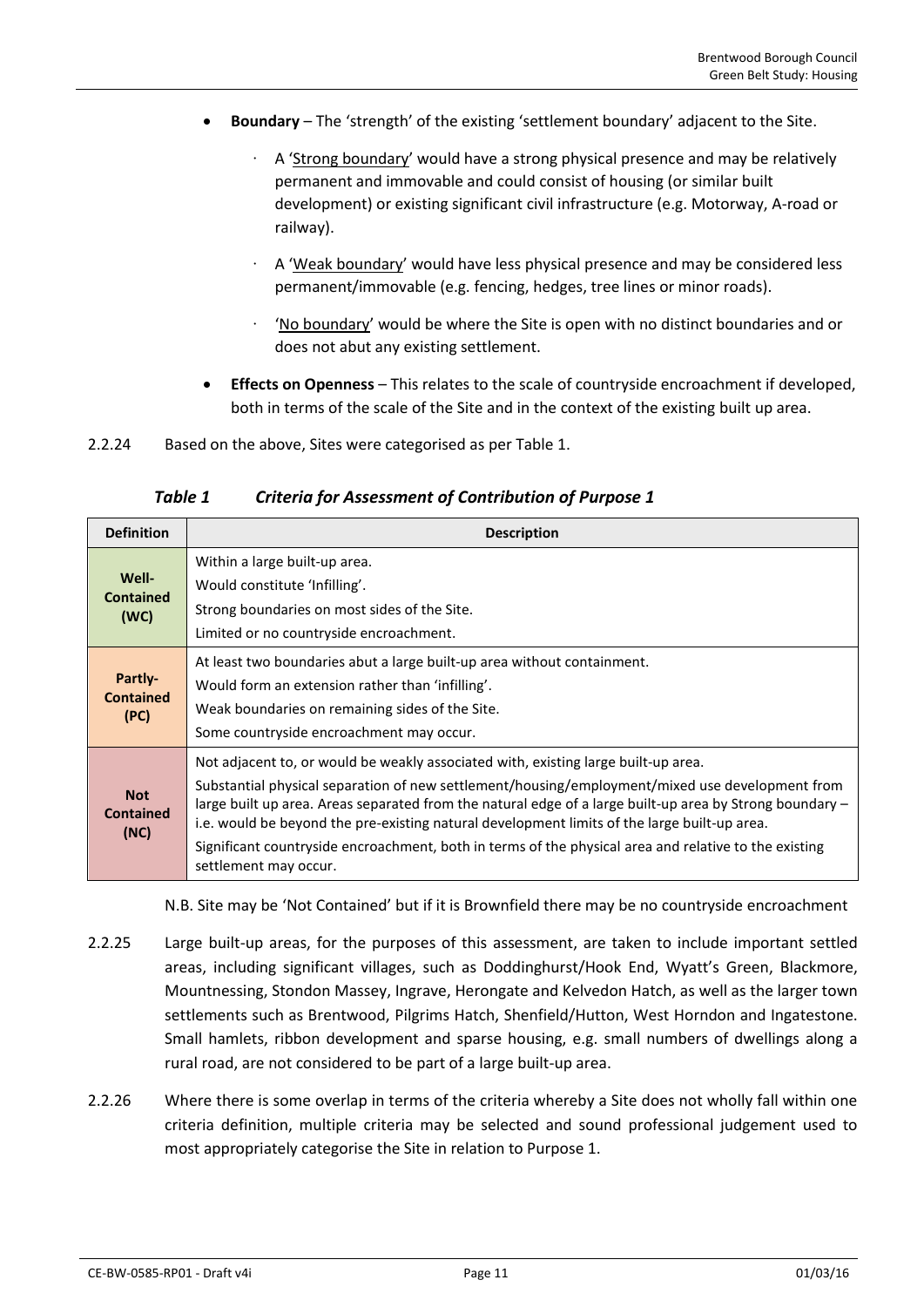## **Purpose 2:** To prevent neighbouring towns merging in to one another

- 2.2.27 The main method of assessing the contribution that a Site makes with regard to fulfilling this purpose relates to the distance between towns. The shorter the distance between towns the more susceptible the settlement pattern will be to coalescence through development.
- 2.2.28 Included in this are perceptual and visual elements in terms of how settlements spatially relate to one another. A Site may be Well-Contained (see [Table 1\)](#page-11-0) but only a few hundred metres from another town, meaning its development may visually (if not physically) result in the merging of two towns. Additionally, over a short distance the same Site may be separated from another town or contained by a large wooded area, a railway/major road embankment, interlying topography etc. such that, visually, the towns would still be distinct and separately defined.
- 2.2.29 Equally, a small Site, perhaps a potential extension to a town, is on a slope facing towards another town that is over 1km away. There may be no interlying features with expansive views offered between the settlements. Visually, any development could be perceived as large-scale encroachment in to the countryside and the perceived distance between the towns could be diminished beyond what the actual geographical separation may be. Whilst not resulting in the physical merging of two towns, this gradual degradation of the desirable characteristics of separation may degrade the reasoning for retention of the separation into the future.
- 2.2.30 The size of the Site is also a factor, with larger Sites potentially more visually intrusive than smaller Sites. As such, interlying distance between towns was considered too simplistic a measure, but is a relevant consideration (along with overall size of the Site) in the assessment of the selected criteria, as follows:
	- **Interlying physical barriers** The 'strength' of existing interlying physical barriers:
		- ∙ A 'Strong barrier' would have a strong physical presence and may be relatively permanent and immovable and could consist of housing (or similar built development) or existing significant civil infrastructure (e.g. Motorway, A-road or railway). Large significant protected woodlands and large topographic features (hills/rolling landform) may also be considered a Strong barrier.
		- ∙ 'Moderate barriers' would have less physical presence and may be considered less permanent/immovable (e.g. minor roads, small, plantation and/or commercial woodlands or multiple intervening tree belts/hedgerows). Semi-permanent or well vegetated mounds, bunds or levees may also be considered Moderate barriers.
		- ∙ A 'Weak barrier' would have even less physical presence and may be considered at risk, removable or subject to change (e.g. fencing, hedges, tree lines, minor copses or access tracks). Temporary mounding or bunds may also be considered a Weak barrier.
		- ∙ 'Absent barriers' would be relatively open intervening land with no distinct barriers or landscape features that would prevent physical and/or perceptions of encroachment or settlement coalescence.
	- **Views between towns** This is the consideration of views between settlements and whether development would encroach in to these views.
	- **Distance between towns / relative size of Site / town coalescence**  This is consideration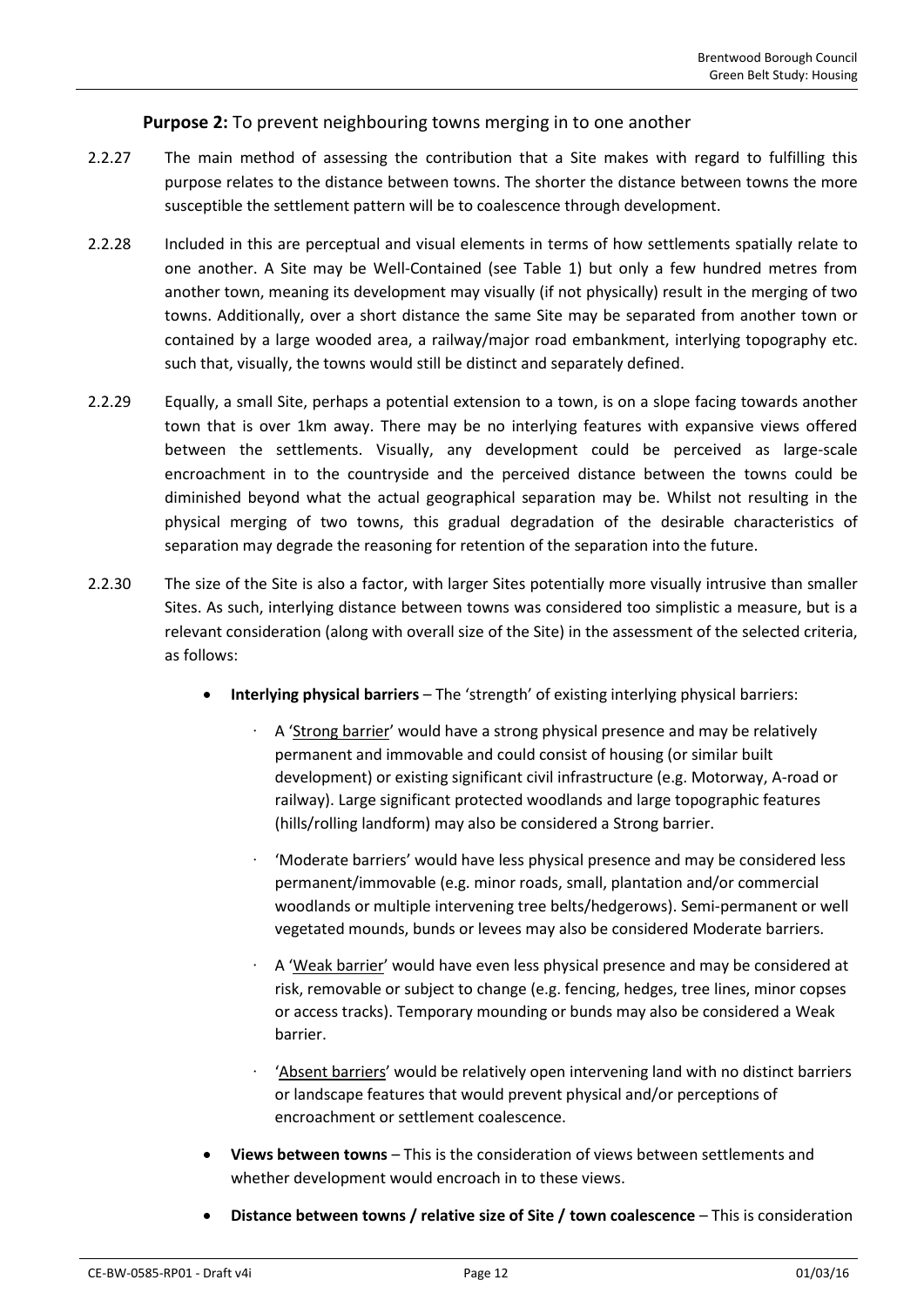of whether development would lead to towns physically or visually merging or the degree to which the interlying countryside gap would be reduced by development.

<span id="page-13-0"></span>2.2.31 Based on the above, Sites were categorised as indicated i[n Table 2.](#page-13-0)

*Table 2 Criteria for Assessment of Contribution of Purpose 2*

| <b>Definition</b>                                                   | <b>Description</b>                                                                                                                                                                                                                                                                                                                                                          |  |  |
|---------------------------------------------------------------------|-----------------------------------------------------------------------------------------------------------------------------------------------------------------------------------------------------------------------------------------------------------------------------------------------------------------------------------------------------------------------------|--|--|
| <b>Separation</b><br><b>Retained (SR)</b>                           | Where very large countryside gaps exist between towns; no intervisibility.<br>Large number of significant interlying features visually restrict perceived impacts from development.<br>Development will not lead to merging of towns or significantly reduce the countryside 'gap'.<br>NB: Development may lead to isolated houses becoming part of or closer to the town.  |  |  |
| <b>Separation</b><br><b>Reduced, but</b><br><b>Functional (SRF)</b> | Significant countryside gaps exist between towns, risk of reduction not significant.<br>Site development would narrow gap between towns without (visual or physical) merging.<br>Existing interlying barriers can be maintained; scope to mitigate perceived merging of settlements.<br>NB: Development may lead to isolated houses becoming part of or closer to the town. |  |  |
| <b>Significant</b><br><b>Separation</b><br><b>Reduction (SSR)</b>   | Moderate-sized but important gap between towns, significant reduction of countryside gap.<br>Gap reduction such that potential risk for future town coalescence high.<br>Potential increased visibility between towns.<br>Scope for some limited partial development of the Site where visual barriers exist without risk of<br>towns merging.                              |  |  |
| <b>Negligible or No</b><br><b>Separation</b><br>(NNS)               | Site entirely (or almost) is the gap between two or more towns.<br>Unacceptable physical merging of towns or distance between towns decreased to a very short<br>distance.<br>No or few visual barriers between towns such that development would visually merge settlements.                                                                                               |  |  |
| <b>Not Applicable</b><br>(N/A)                                      | Site (likely to be small), is contained within an existing town (e.g. infilling) and would not lead to a<br>reduction in the distance between two or more distinct towns.                                                                                                                                                                                                   |  |  |

- 2.2.32 For the purposes of this assessment, Purpose 2 of the Green Belt states that it is to '*prevent neighbouring towns from merging*'. Based on this, the assessment has not considered the effects of ribbon development or hamlets merging, for example, with the large built-up area, as this would not be considered to be the merging of towns. The assessment has, however, considered significant villages, as outlined in paragraph [2.2.25](#page-11-1) above, as these are discreet settled areas. Where isolated houses, ribbon development or hamlets are at risking of merging with towns or villages, this has been highlighted in the comments in the individual assessment and justification.
- 2.2.33 Where effects of existing smaller settlements merging with new development would create a larger cumulative effect overall, e.g. where development of a Site would merge with interlying ribbon development and would further reduce the countryside gap, then this has been noted.
- 2.2.34 This assessment has not fully considered the impact from developing one Site alongside another and this would require further consideration in the individual Site allocations.
- 2.2.35 Where there is some overlap in terms of the criteria whereby a Site does not wholly fall within one criteria definition, multiple criteria may be selected and sound professional judgement used to most appropriately categorise the Site in relation to Purpose 2.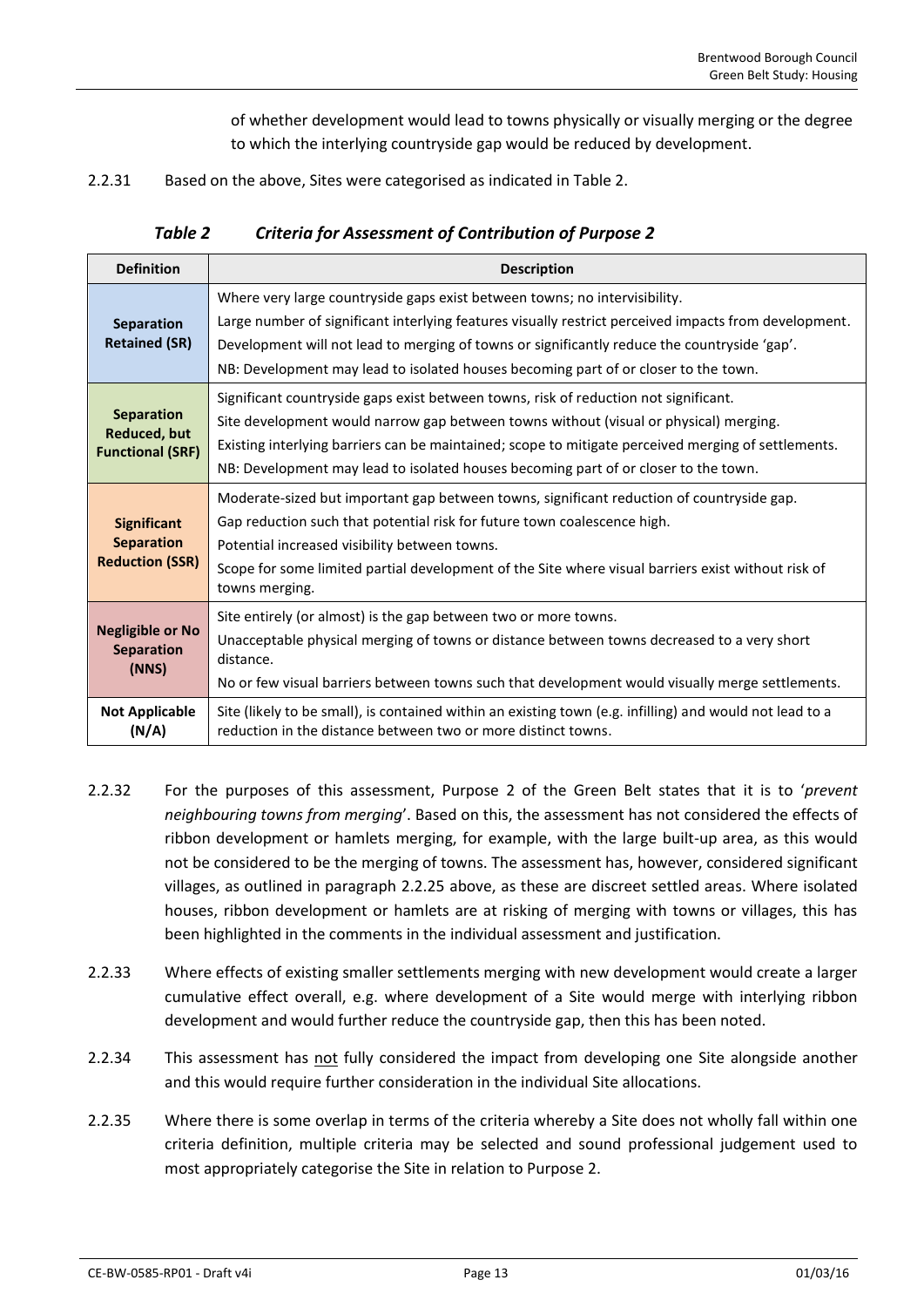## **Purpose 3:** To assist in safeguarding the countryside from encroachment

- 2.2.36 The primary assessment in relation to Purpose 3 relates to the appropriateness of the land use in relation to what would be considered to be countryside.
- 2.2.37 Whilst the NPPF does not outline what appropriate land uses should be within the countryside and Green Belt, appropriate land uses are considered to be ones which promote access, outdoor sports and recreation and retention and enhancement of the landscape, visual amenity and biodiversity in accordance with the five purposes of the Green Belt. For the purposes of this report, the following land uses, activities or functions are considered to be suitable for the countryside and so loss of these to other development in areas of countryside would be considered to be encroachment:
	- Agriculture.
	- Forestry/Woodland.
	- Dunes.
	- Access (Access land, land with PRoW's, permissive and informal access).
	- Cemeteries.
	- Equine Uses.
	- Parkland.
- Former landfill/mineral sites where used for agriculture, nature and/or recreational uses.
- Nature (nationally/locally designated Sites and nondesignated 'wild' sites).
- Outdoor Sport/Recreation/Amenity Space (taken to be open air activities without the need for large build development).
- Open Land occupied by the MoD, e.g. airfields.
- 2.2.38 To consider these aspect, three main criteria have been considered:
	- **Land-use** Is the Site developed or is it typical countryside use as outlined above?
	- **Land Cover** Does the Site consist of buildings, hard landscaping etc. or natural features, landscaping and countryside (inclusive of agricultural land)?
	- **Access** What level of public access is available within the Site, e.g. number of public rights of way (PRoW), open recreational space, permissive access and important routes such as National Trails?
- 2.2.39 It is noted that Private gardens (attached to residences) are generally not considered to be a countryside use. In the assessment, only very large established gardens are considered potentially an appropriate part of the countryside.
- <span id="page-14-0"></span>2.2.40 Based on the above, Sites were categorised as pe[r Table 3.](#page-14-0)

#### *Table 3 Criteria for Assessment of Contribution of Purpose 3*

| <b>Definition</b>                                     | <b>Description</b>                                                                                                                                                                                                                  |
|-------------------------------------------------------|-------------------------------------------------------------------------------------------------------------------------------------------------------------------------------------------------------------------------------------|
| <b>Limited Countryside</b><br><b>Functions (LCF)</b>  | Sites where the majority of the existing land use is considered an inappropriate land use with<br>regard to Green Belt policy and which do not contribute to the functional countryside.<br>Limited or no public access.            |
| <b>Mixed Functions</b><br>within Countryside<br>(MFC) | Where the Site contains some appropriate land uses but also some inappropriate elements,<br>land use or development and where countryside functions are provided alongside other land-<br>uses.<br>Some public access afforded.     |
| <b>Functional</b><br>Countryside (FC)                 | Sites where the majority of the existing land use is considered an appropriate land use with<br>regard to Green Belt policy and which contribute strongly to the functional countryside.<br>High degree or important public access. |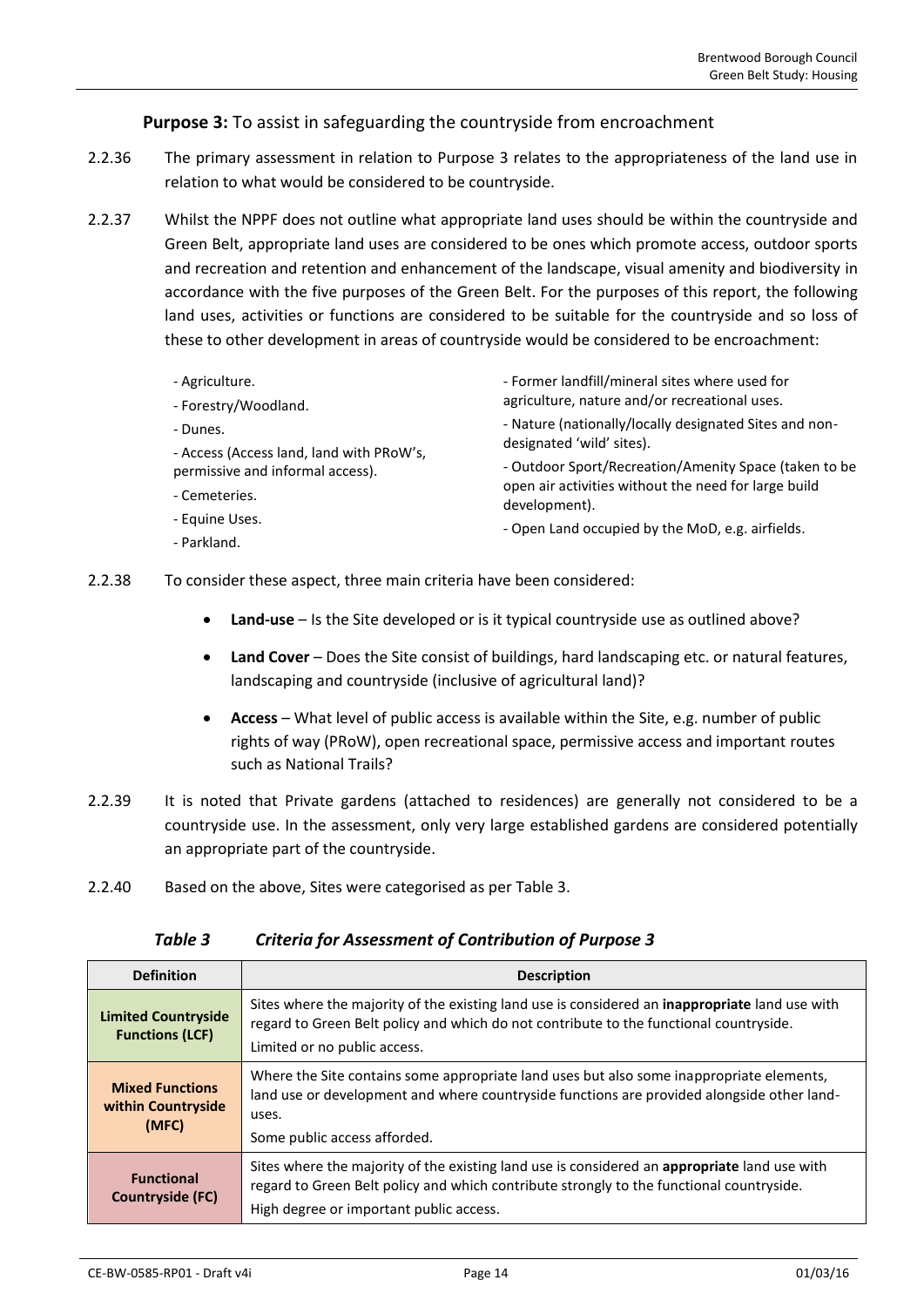2.2.41 In general terms, Sites with appropriate countryside land uses may be desirable to be protected from development in order to fulfil the objective of Purpose 3. The purpose of this element of the assessment has not been to rate the quality of the individual landscape elements, just to define whether the land-use and character would change from that considered consistent with functional countryside.

**Purpose 4:** To preserve the setting and special character of historic towns

- 2.2.42 The Borough of Brentwood does not include any nationally recognised 'Historic Towns' and this purpose is not considered a significant constraint to development. However this does not mean the individual settlements within Brentwood do not have an historic character with important aspects that have defined settlement patterns and the overall landscape character of the area.
- *2.2.43* In the NPPF, Chapter 12: Conserving and enhancing the historic environment states that *"local planning authorities should set out in their Local Plan a positive strategy for the conservation and enjoyment of the historic environment, including heritage assets most at risk through neglect, decay or other threats. In doing so, they should recognise that heritage assets are an irreplaceable resource and conserve them in a manner appropriate to their significance. In developing this strategy, local planning authorities should take into account:*
	- *The desirability of sustaining and enhancing the significance of heritage assets and putting them to viable uses consistent with their conservation;*
	- *The wider social, cultural, economic and environmental benefits that conservation of the historic environment can bring;*
	- *The desirability of new development making a positive contribution to local character and distinctiveness; and*
	- *Opportunities to draw on the contribution made by the historic environment to the character of a place.*"
- 2.2.44 It is beyond the scope of this assessment to individually assess the historic and cultural value of various aspects in relation to the Green Belt and how these may affect the setting of a settlement. This study does not establish the importance or heritage value of the existing settlement pattern.
- 2.2.45 This assessment has aimed to clarify if a Site has any relationship with a nationally recognised Historic Town or, if by virtue of a conservation (heritage) designation within the locality, it may have an increased sensitivity to development that may require further assessment, particularly with regard to whether housing development would potentially affect the Site's contribution towards Purpose 4 of the Green Belt. For Brentwood, the primary consideration here is whether the Site falls within a Conservation Area or Historic Park or Garden. It is noted that all Historic Parks or Gardens as outlined in the current Brentwood Local Plan are designated Conservation Areas.
- 2.2.46 Sites were categorised as indicated in [Table 4.](#page-16-0)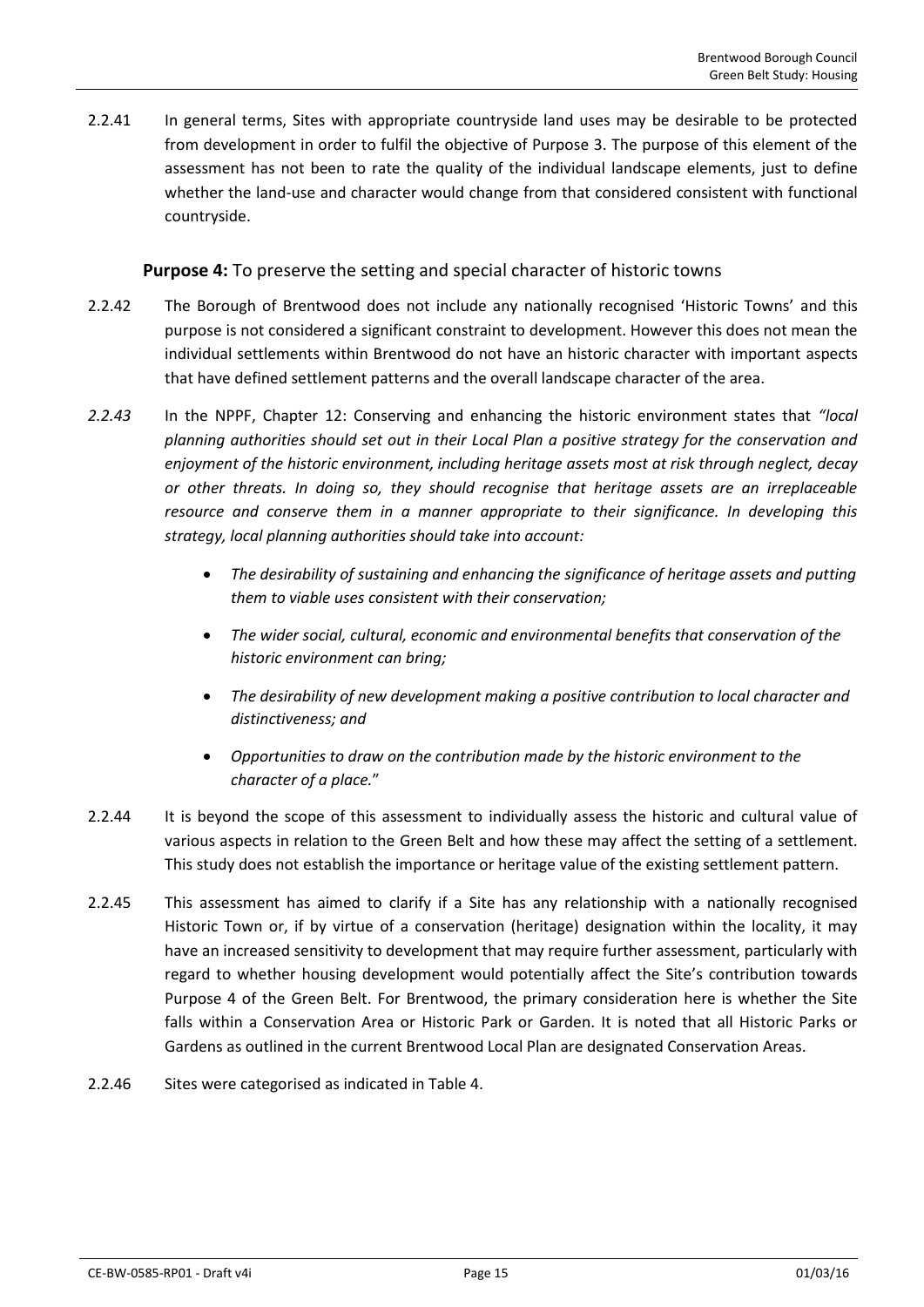<span id="page-16-0"></span>

| <b>Definition</b>                                              | <b>Description</b>                                                                            |  |
|----------------------------------------------------------------|-----------------------------------------------------------------------------------------------|--|
| <b>Limited Relationship</b>                                    | The Site is not adjacent to or is unlikely to affect the setting of a Historic Town.          |  |
| with Historic Town                                             | There is no or very limited potential for other Conservation (Heritage) Designations to be    |  |
| (LRHT)                                                         | adversely affected by development.                                                            |  |
| <b>Moderate Relationship</b>                                   | Development of the Site is close to or could affect the setting of a Historic Town.           |  |
| with Historic Town                                             | There is potential for other Conservation (Heritage) Designations to be adversely affected by |  |
| (MRHT)                                                         | development, e.g. a Conservation Area.                                                        |  |
| <b>Strong Relationship with</b><br><b>Historic Town (SRHT)</b> | The Site is adjacent to or will affect the setting of a Historic Town.                        |  |

## *Table 4 Criteria for Assessment of Contribution of Purpose 4*

## **Desk Study**

- 2.2.47 Requested background information and other documents required to assist in the carrying out of the study was provided by the Council; other material was obtained from the Council's website. This enabled a desk study of published and unpublished material to begin immediately.
- 2.2.48 Other data was provided, including information held on the Council's GIS system, such as OS base tiles, to enable study mapping to be provided in compatible electronic format. Satellite mapping from Google (including Street View) and Bing Maps (Birds Eye View) was used to gain an appreciation of landscape and settlement character prior to the fieldwork and where access to the Housing Sites was restricted.
- 2.2.49 Access availability within and adjacent to the Sites was determined through checking of 1:25,000 OS Explorer mapping (showing public rights of way and access land) and on websites such as MAGIC (Natural England, n.d.) and checked in the field.

## **Fieldwork**

2.2.50 Surveys of the Sites and their immediate surroundings were initially undertaken in April and May 2013 and, following further instruction, in January and March 2015. Further fieldwork visits were undertaken in January 2016. The work has been led and undertaken by experienced Landscape Architects. Field notes were made and digital photographs were taken to record elements of relevance to the assessment criteria. Public footpaths across the Sites were walked; otherwise the assessment was carried out from surrounding paths or other routes.

## **Presentation of Assessment**

- 2.2.51 For each Site, a detailed assessment sheet pro forma (See Appendix L1) was used to illustrate the key findings from the Desk Study and Fieldwork and the assessment of how far the Site meets the purposes of the Green Belt.
- 2.2.52 Key characteristics of each Site, including size, land use, access, are recorded on the sheet. The four purposes of the Green Belt are raised as questions, with a description of the judgement made in relation to the relevant criteria, as outlined above, alongside the record of the assessment rating for the Site in relation to categorisation process. These are provided in Appendix L4 (Housing assessments) and Appendix L7 (Employment/Mixed Use assessments).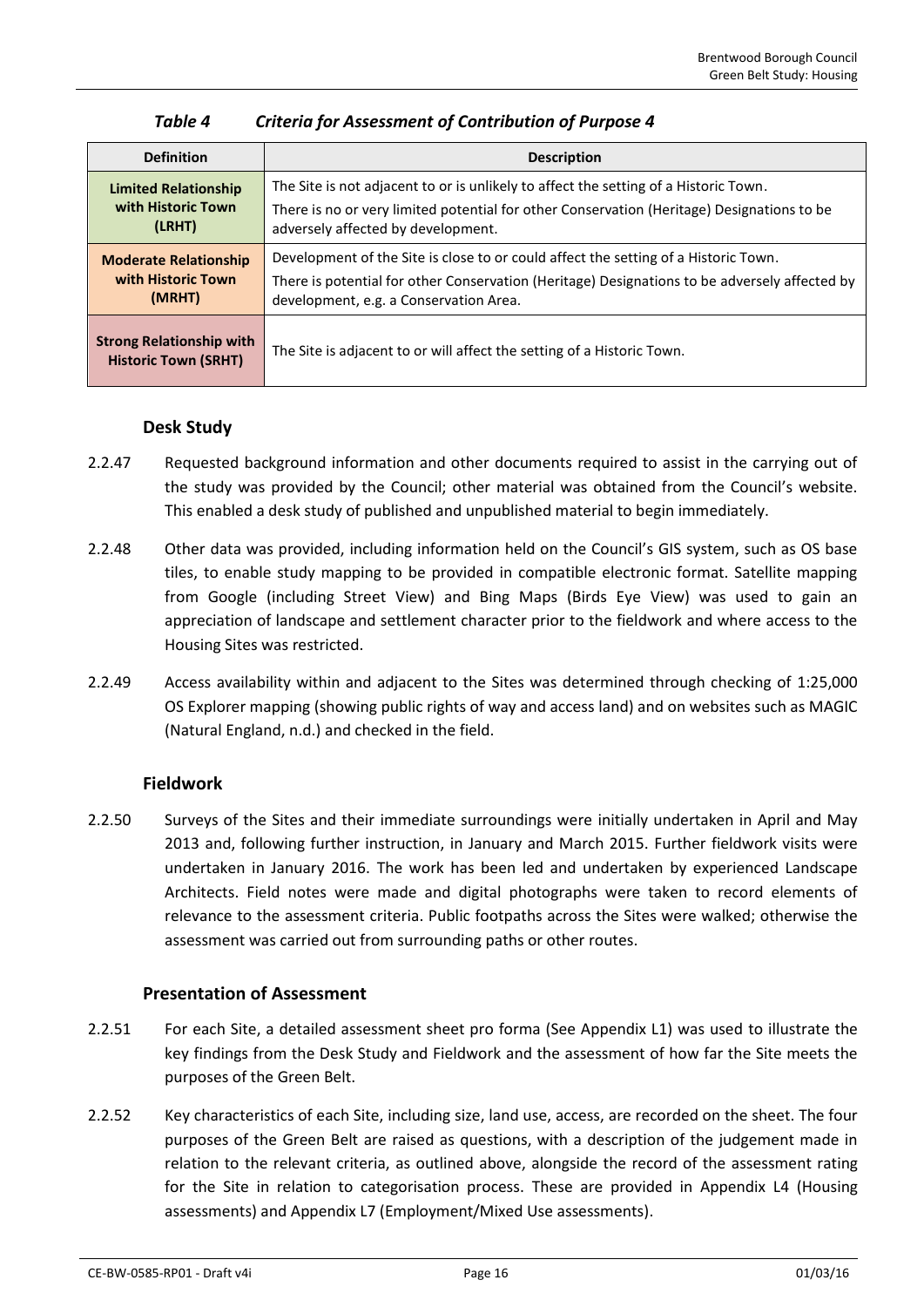- 2.2.53 Appendices L2 and L3 contain summary tables outlining the housing assessment results for each Site in relation to the four purposes examined (Appendix L2 is arranged in assessment results order and Appendix L3 is arranged in Site reference order). A further summary table is found at Appendix L6 with regards to Employment/Mixed Use assessment (arranged in results order).
- 2.2.54 Colour coding, as shown on the individual Site Assessment Sheets, has been used to help indicate how far each Site currently meets the individual objectives of the Green Belt in relation to the four Purposes and how significantly development would potentially change this.
- 2.2.55 Overall, every Site has been assessed with regards to housing. The purposes of the additional 21 employment or mixed use assessments was to confirm if any of the assessment ratings were considered different from those assessed during the wider housing assessments.
- 2.2.56 It is noted that some Sites will highly fulfil one purpose but other purposes may not be fulfilled to the same level. Each purpose is considered to be equally important in terms of the functions of the Green Belt. The assessment rating for each purpose assesses the relative importance or 'contribution' of the Site to fulfilling a specific purpose of the Green Belt according to the assessment criteria. For example, a large site may be situated in the middle of the countryside separated from any 'town' meaning that development would constitute new development and potentially unrestricted sprawl in to the countryside and the Green Belt – meaning the site would contribute to or fulfil Purpose 1 to a High level. Equally, due to the Site's location away from towns, development may not lead to towns coalescing physically or visually and based on these assessment criteria, the Site would contribute to, or fulfil Purpose 2 of the Green Belt to a lower level.
- 2.2.57 An overall contribution of the Site to the Purposes of the Green Belt is given at the bottom of each summary sheet, rated Low through to High – where the higher the rating the greater the contribution of the Site in terms of fulfilling the Purposes of the Green Belt. The overall rating is not intended to convey whether the land is valuable Green Belt land or not, it is an overall rating to indicate to what relative extent each Site fulfils the assessed four Purposes of the Green Belt, to allow a comparison between the Housing Sites to be made. In terms of assessing the suitability of housing, employment or mixed use development at a Site, further consideration would need to be given to the strength of each individual Green Belt purpose to the particular locality. [Table 5](#page-18-0) (overleaf) outlines the overall rating criteria used.
- 2.2.58 It has not been the objective of this assessment to make an overall judgement in relation to Green Belt policy, nor assess the relative importance of each purpose. Each purpose is assumed to be as important as each other. The assessment is to guide the housing strategy of the developing Brentwood LDP in relation to potential effects on the purposes of the Green Belt.
- 2.2.59 For a small number of specific Sites, sound professional judgement may be used to establish the overall assessment rating of a Site. This is used where various criteria results may be borderline or arguable to a higher or lower level, or where the Site cannot wholly be categorized under any one definition or criteria. Equally, depending on the scale, locality and existing function of a Site, a number of unique Sites may be judged to have been marginally under or over assessed in terms of overall Green Belt contribution. Any professional judgement can only vary the overall assessment rating to an adjacent assessment level i.e. from Moderate – High to High. A Moderate assessment level cannot by professional judgement be adapted to a Low overall assessment level.
- 2.2.60 Where there is any ambiguity in the assessment levels, a precautionary or 'worst-case' approach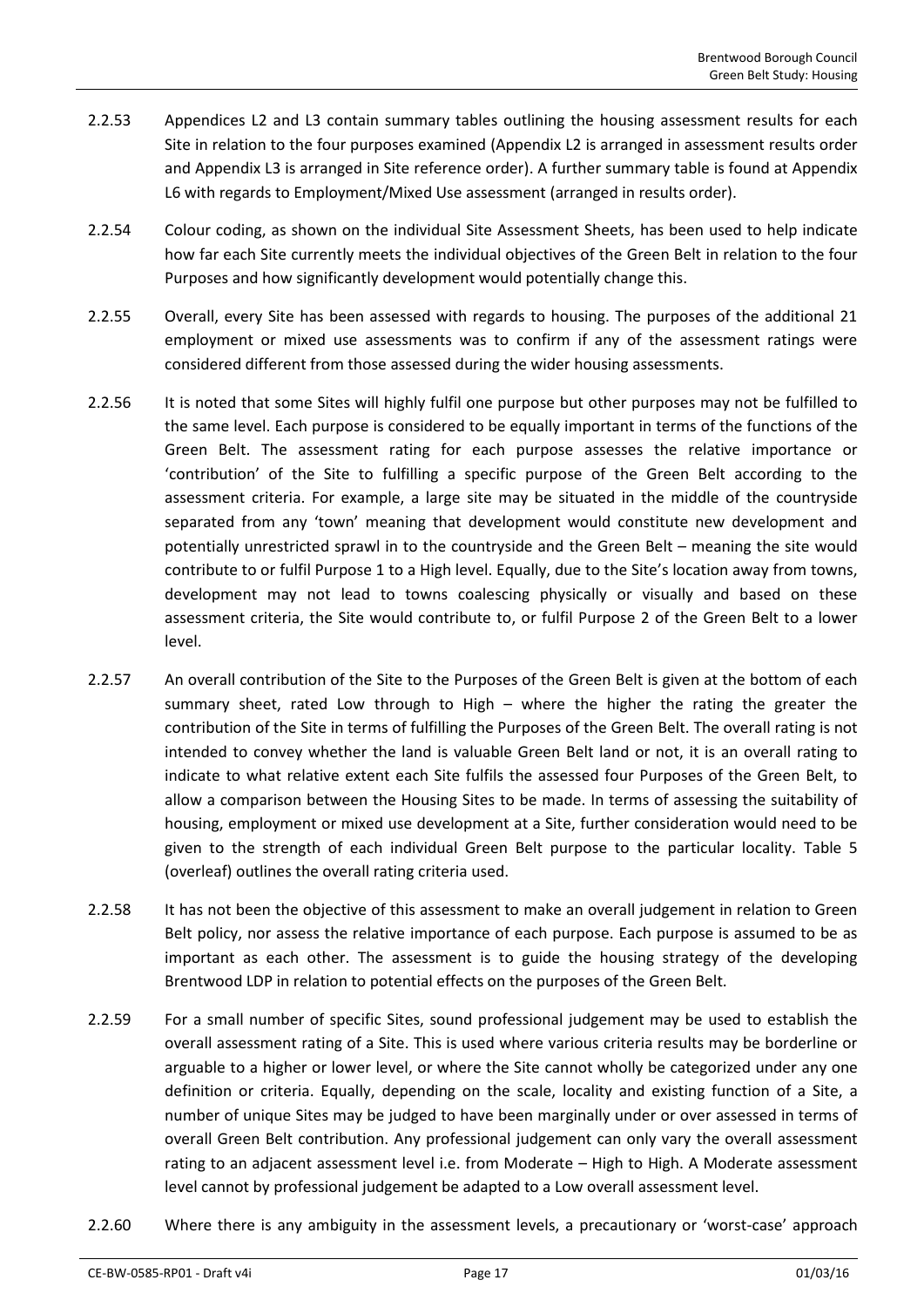#### has been adopted.

<span id="page-18-0"></span>

| <b>Assessment Rating</b> | <b>Overall Assessment Description</b>                                                                                                                                                                                                                                                                                                          |  |
|--------------------------|------------------------------------------------------------------------------------------------------------------------------------------------------------------------------------------------------------------------------------------------------------------------------------------------------------------------------------------------|--|
|                          | Site currently fulfils few Purposes of the Green Belt or fulfils a number of Purposes to a<br>limited level and development of the Site will not significantly affect its contribution to Green<br><b>Belt Purposes.</b>                                                                                                                       |  |
| Low                      | No more than one High assessment level received, where Purpose 2 is not currently fulfilled at<br>all (e.g. development would constitute infilling within a town) and other Purposes limited to a<br>Low level; or                                                                                                                             |  |
|                          | One Purpose is assessed to Moderate level and all other Purposes are limited to a Low level.                                                                                                                                                                                                                                                   |  |
|                          | Intermediate/borderline assessment between Low and Moderate.                                                                                                                                                                                                                                                                                   |  |
| Low - Moderate           | Generally, no more than one Green Belt Purpose is assessed to a High level, with all other<br>Purposes limited to a Low level; or                                                                                                                                                                                                              |  |
|                          | Up to two Purposes assessed to a Moderate level and two Purposes I to a Low Level.                                                                                                                                                                                                                                                             |  |
|                          | Development of the Site will Moderately affects the Site's contributions to the Purposes of<br>the Green Belt.                                                                                                                                                                                                                                 |  |
| <b>Moderate</b>          | Three, or all, Green Belt Purposes assessed to a Moderate level; or                                                                                                                                                                                                                                                                            |  |
|                          | One Purpose of the Green Belt is assessed to a High level and at least two Purposes are assessed<br>to a Moderate Level; or                                                                                                                                                                                                                    |  |
|                          | Two Purposes are assessed to a High level and the other two Purposes limited to a Low level.                                                                                                                                                                                                                                                   |  |
|                          | Intermediate/borderline assessment between Moderate and High.                                                                                                                                                                                                                                                                                  |  |
| <b>Moderate - High</b>   | Where two Purposes of the Green Belt are assessed to a High level and no more than one<br>Purpose is assessed to a Moderate level (with the other Purpose being limited to a Low level).                                                                                                                                                       |  |
|                          | Generally, development of the Site will significantly affect the Site's contribution to the<br>Purposes of the Green Belt.                                                                                                                                                                                                                     |  |
| <b>High</b>              | At least three Purposes of the Green Belt have been assessed to a High level, or where two<br>purposes are assessed at a High level (with another purpose assessed at a Moderate level) and<br>professional judgement has been used in the overall assessment rating by virtue of Site scale,<br>locality and 'borderline' assessment results. |  |

| <b>Overall Assessment Rating</b> |
|----------------------------------|
|                                  |

NB: Sound professional judgement may be applied in specific cases where it is deemed the assessments may have marginally under or over assessed the overall rating when accounting for Site specific details or criteria.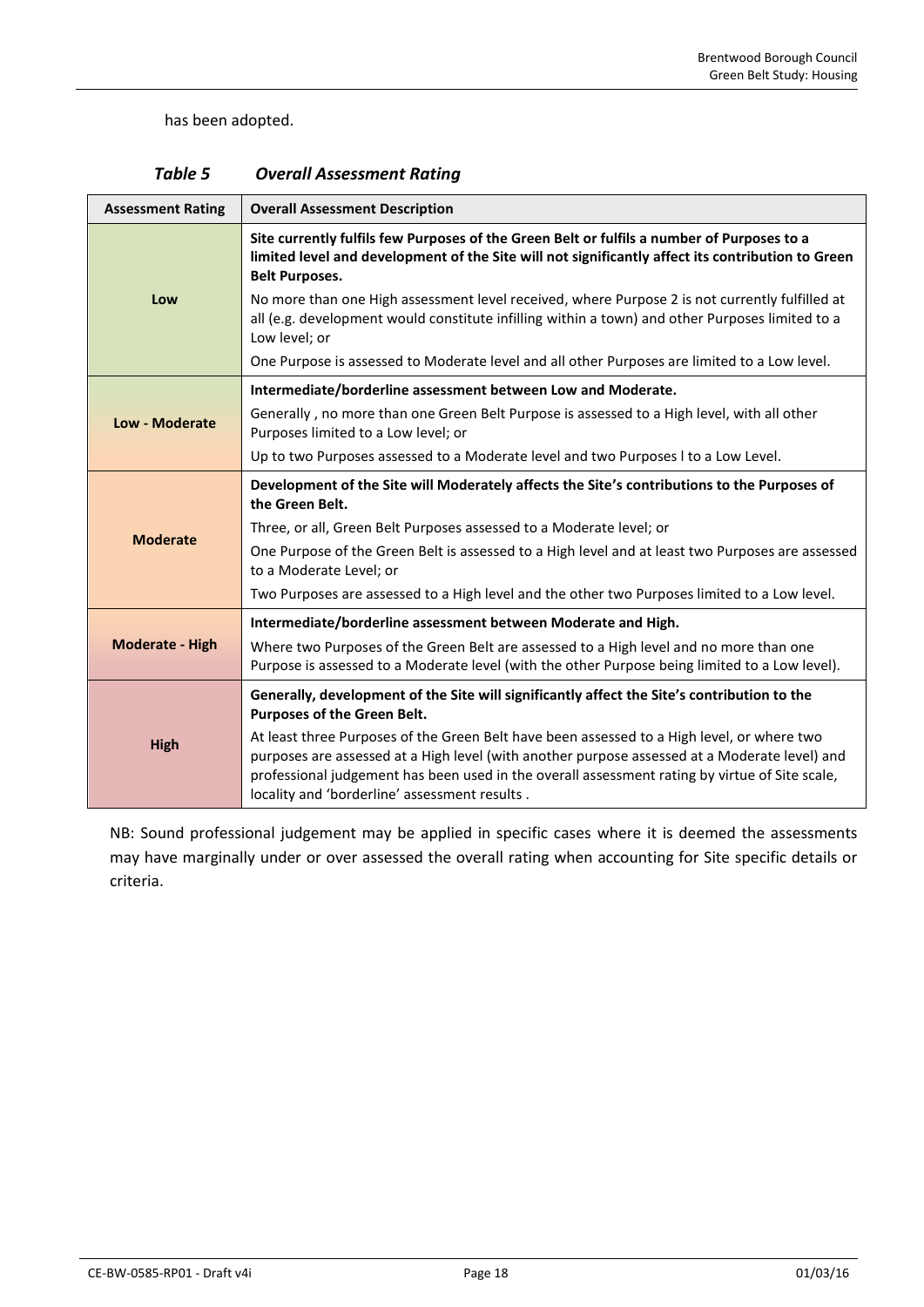## <span id="page-19-1"></span><span id="page-19-0"></span>**3 SUMMARY OF ASSESSMENT RESULTS & RECOMMENDATIONS**

## **3.1 HOUSING ASSESSMENT RESULTS**

#### **Summary**

- 3.1.1 Using the methods described in Section [2,](#page-8-0) and the colour-coded tables within, for ease of reference, the results for the 203 individual Site assessment are given:
	- In detail in **Appendix L4**;
	- Summarised in **Appendices L2 and L3**; and
	- Shown on plan at **Appendix L5**.
- 3.1.2 The results are further summarised below.
- 3.1.3 In interpreting the results below it should be remembered that all of the Sites assessed fall within the Green Belt and the policy relating to this applies equally, irrespective of the assessed level of contribution to the purposes of the Green Belt shown below. Also, the NPPF (Department for Communities and Local Government, 2012) does not require Green Belt land to fulfil all the purposes listed.
- 3.1.4 It is noted that all of the Sites assessed provided at least some degree of contribution to the purposes of the Green Belt. This study provides an indication of comparative contribution of each Site to the purposes of the Green Belt and the likely degree to which this would change were each Site to be developed with new housing.
- 3.1.5 Generally, the higher the number of High assessment ratings received for individual purposes by a Site, the higher the overall assessment rating. Higher overall assessment ratings can also be achieved through combinations of intermediate assessment levels of individual purposes, with fewer individual High assessment ratings. **The results for assessment of individual purposes should therefore be read in conjunction with the overall assessment results.**
- 3.1.6 Some sites were divided and assessed as two sites (reduced area): 037C was split such that 037C covered land south of the A125 and 037D covered land north of the A125; Site 101B covered two distinct parcels of land at Codham Hall (industrial Site) and was subdivided in to 101B(West) and 101B(East). Equally, a number of Sites such as 101A, 104 and 185 have been assessed twice based on varied boundaries (either making the Site larger or specifically assessing a smaller area of a Site).
- 3.1.7 [Table 6](#page-20-0) summarises the results of the assessment of Sites in terms of contribution to the four individual assessed purposes of the Green Belt to a **High** assessment rating, i.e. how many purposes of the Green Belt were fulfilled to a High assessment rating by how many Sites. The greater the number of Green Belt purposes fulfilled to a High assessment rating, the greater the contribution of the Site to the purposes of the Green Belt and the greater the likely impacts of housing development on the purposes of the Green Belt can be considered to be, making the Site less appropriate as a Housing Site allocation.
- 3.1.8 Note that the 'fifth' purpose of the Green Belt has not been assessed as part of this report (see paragrap[h 2.2.17\)](#page-10-0).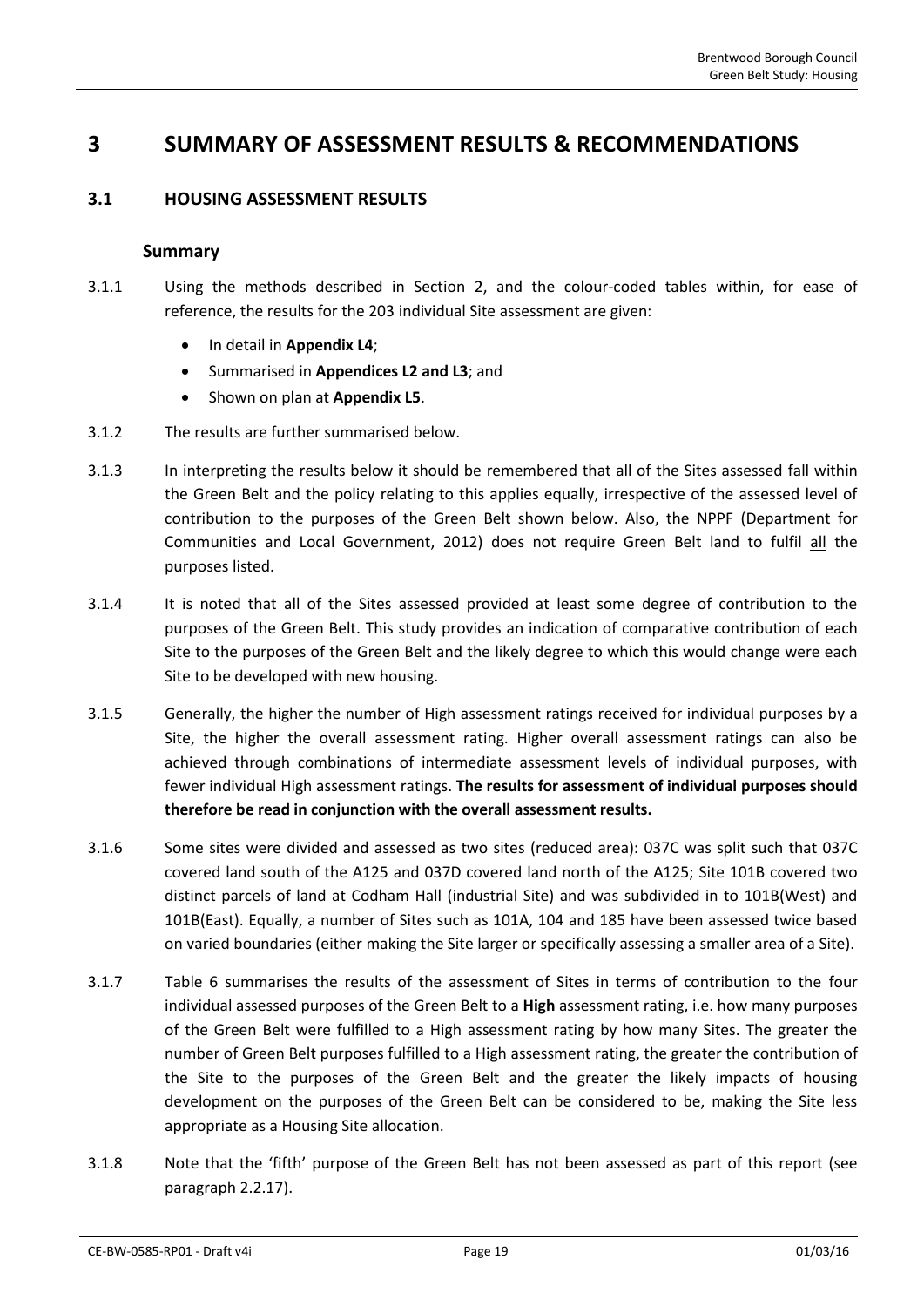| <b>Number of High Assessment Ratings for</b><br><b>Individual Purposes per Site</b> |  | <b>Number of Sites</b> |
|-------------------------------------------------------------------------------------|--|------------------------|
|                                                                                     |  | 11                     |
|                                                                                     |  | 110                    |
|                                                                                     |  | 80                     |
|                                                                                     |  |                        |
|                                                                                     |  |                        |

## <span id="page-20-0"></span>*Table 6 Number of High Assessment Ratings of Individual Purposes Received Per Site*

- 3.1.9 None of the Sites received a High assessment rating for all four individual purposes and only two Sites received three High ratings for individual purposes. It is noted that Site 192 was noted as Moderate-High for Purpose 2 with two other High assessment levels for Purposes 1 and 3. Eleven Sites failed to achieve a High assessment rating for any of the purposes. Over half of the Sites (110) received one High assessment rating.
- <span id="page-20-1"></span>3.1.10 [Table 7](#page-20-1) summarises the overall assessment results for the Sites.

## *Table 7 Summary of Overall Assessment Results*

| <b>Overall Assessment Rating</b> |                 | <b>Number of Sites</b> |
|----------------------------------|-----------------|------------------------|
|                                  | Low             | 12                     |
|                                  | Low - Moderate  | 38                     |
|                                  | <b>Moderate</b> | 122                    |
|                                  | Moderate - High | 23                     |
|                                  | High            |                        |

3.1.11 [Table 8](#page-20-2) summarises the combined results of the assessment ratings for the individual purposes and the overall assessment ratings and gives an indication of the split of numbers in the hierarchy of Sites and their relative contribution towards the purposes of the Green Belt.

| Table 8 | Summary of Combined Overall and Individual Purposes Assessment Results |
|---------|------------------------------------------------------------------------|
|---------|------------------------------------------------------------------------|

<span id="page-20-2"></span>

| <b>Overall Assessment</b>                     |      |      |                |                |              |                |     |     |              |              |     |      |
|-----------------------------------------------|------|------|----------------|----------------|--------------|----------------|-----|-----|--------------|--------------|-----|------|
| Rating:                                       | High | High | High           | Mod-<br>High   | Mod-<br>High | Mod            | Mod | Mod | Low -<br>Mod | Low -<br>Mod | Low | Low  |
| No. of High assessment<br>individual ratings: | 4    | 3    | $\overline{2}$ | $\overline{2}$ | 1            | $\overline{2}$ |     | 0   | 1            | 0            | 1   | 0    |
| No. of Sites:                                 | 0    | 2    | 6              | 23             | 0            | 51             | 70  |     | 33           | $5*$         |     | $5*$ |

3.1.12 The Site references that relate to these numbers are provided in the tables in Appendices L2 and L3. Two arrangements of the results have been given in this Appendix: One in an hierarchal 'assessment results' order, based on overall and individual assessment results, and one in Site reference order, for ease of reference. These are also shown in plan form in Appendix L5.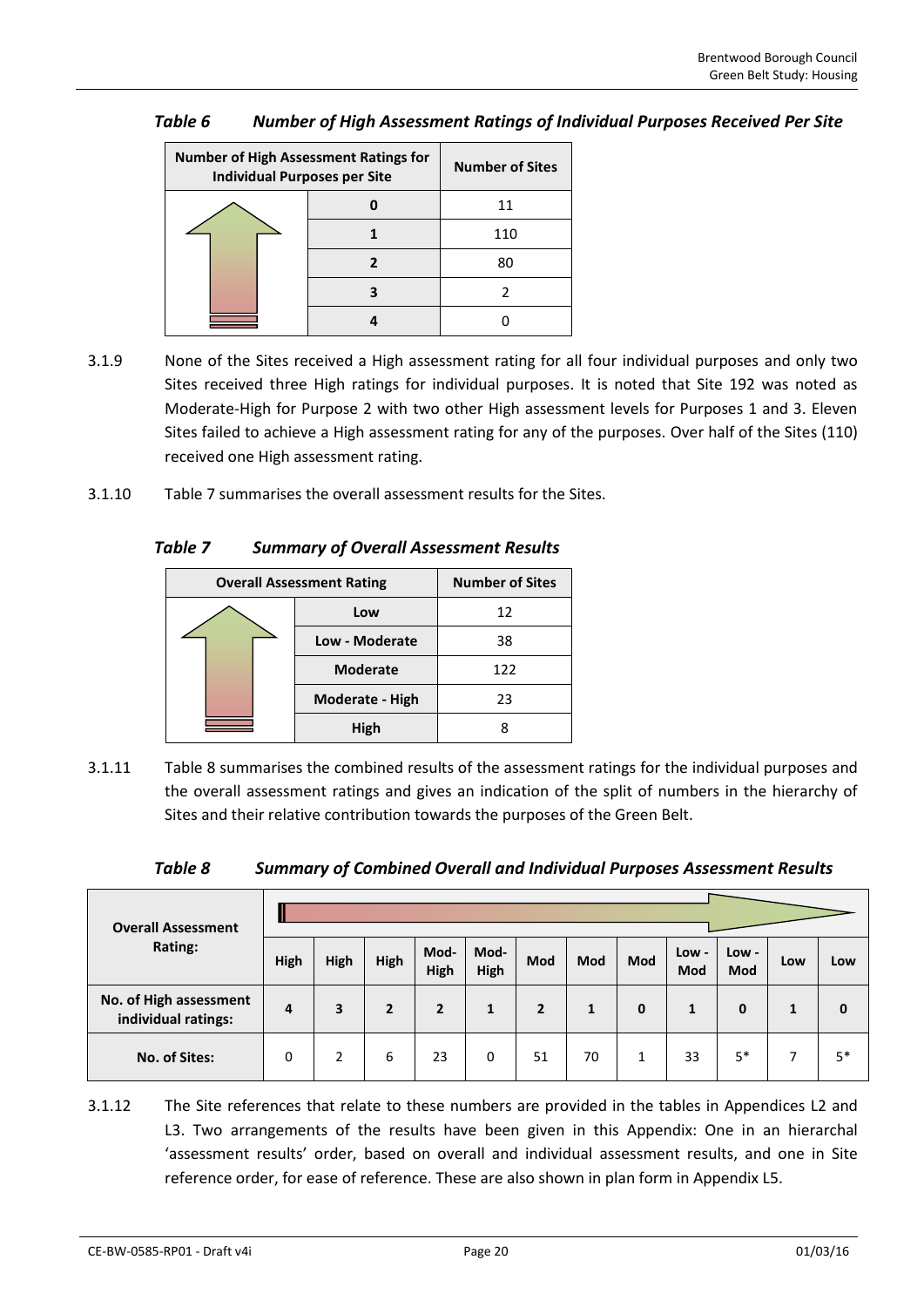- 3.1.13 Referring to [Table 7](#page-20-1) and [Table 8,](#page-20-2) twelve Sites received a **Low** overall assessment rating. Of these, five Sites (see\*) did not fulfil any of the individual Green Belt purposes to a High assessment level (Sites 010, 015, 025, 063 and 085). Additionally, five Sites (see\*) received a **Low-Moderate** overall assessment rating and did not fulfil any of the individual Green Belt purposes to a High assessment level (Sites 128, 180, 181, 186 and 083).
- 3.1.14 Referring to [Table 7,](#page-20-1) eight Sites received a **High** overall assessment rating (028C, 028B, 155, 192, 200, 231, 241 and 270).

#### Purpose 1

- 3.1.15 Over half (132) of the Sites were assessed to have a High assessment level in relation to Purpose 1 of the Green Belt, i.e. the Sites were 'Not Contained' by existing built development areas. As a result, housing development would be considered to be beyond the settlement limit, which could be interpreted as contributing to sprawl of large built-up areas, affecting Green Belt openness.
- 3.1.16 Purpose 1 and Purpose 3 have combined to be the largest contributing factors to the majority of the Sites being given at least a **Moderate** overall assessment rating, where Purpose 3 was rated highly, despite other purposes perhaps not being highly fulfilled.

#### Purpose 2

- 3.1.17 Seven sites were found to directly cause towns (see paragraph [2.2.25](#page-11-1) for which settlements were considered to be included in this assessment) to coalesce (or such that the intervening gap was negligible) contrary to Purpose 2: Site 028C, 028B, 155, 241, 270, 146 and 245.
- 3.1.18 Generally, the majority of Sites would not cause towns to coalesce or merge, although twenty-eight Sites were found to lead to a significant separation reduction in the countryside gap between towns potentially encouraging future coalescence which would be contrary to Purpose 2 of the Green Belt.

## Purpose 3

- 3.1.19 The assessment in relation to Purpose 3 considered whether the Site contribution to functional countryside would be adversely affected. Generally, the majority of Sites fulfilled some countryside function. The majority of the Sites being grassland/pasture, arable, woodland/scrub or open space. This is reflected by 135 of the 203 Sites receiving a **High** assessment rating in relation to Purpose 3. Thirty-three Sites received a **Low** assessment rating, primarily reflecting the existing use of the land as either a private garden or brownfield / previously developed land.
- 3.1.20 Purpose 3 and Purpose 1 have combined to be the largest contributing factors to the majority of the Sites being given at least a **Moderate** overall assessment rating, where Purpose 3 was rated highly, despite other purposes perhaps not being highly fulfilled.

#### Purpose 4

3.1.21 In terms of Purpose 4, no Site was found to adversely affect the setting of a Historic Town with none of the settlements in Brentwood Borough considered to be a 'Historic Town'. At the majority of Sites, where they abut existing residential areas, housing is post Second World War. Accordingly,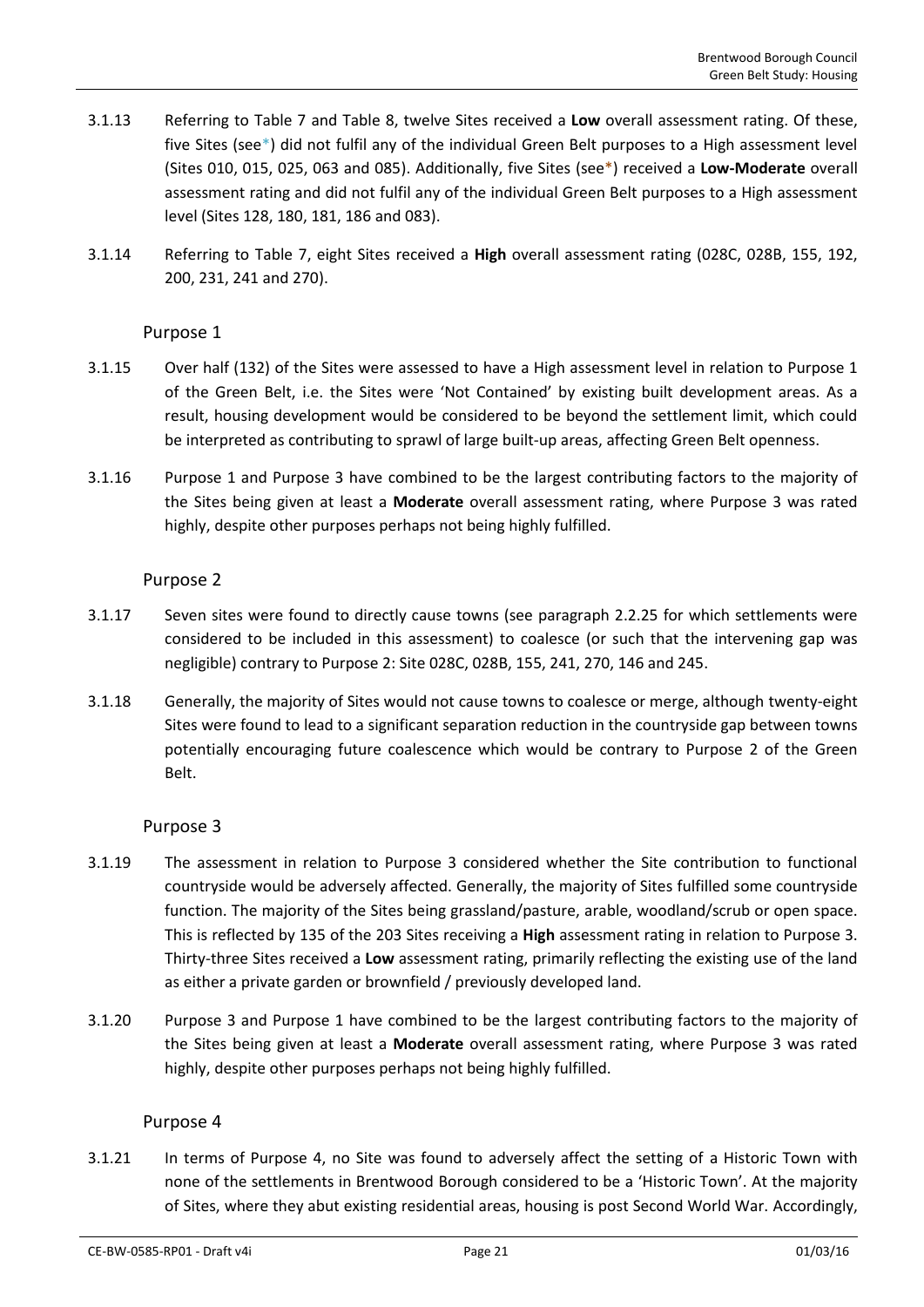no Site was considered to fulfil Purpose 4 to a High level. Some of the Sites did fall wholly or partly within Conservation Areas, such as around Hutton Village, Blackmore and the Thorndon Park and Weald Conservation Areas. Effects on Conservation Area status were considered as part of the assessment as a broader interpretation of Purpose 4 and effects were considered significant enough to warrant eleven Sites receiving an assessment level of **Low-Moderate** or **Moderate** in relation to Purpose 4: Sites 155, 241, 202, 211, 254A, 254B, 038B, 033, 219, 249 and 181.

## <span id="page-22-0"></span>**3.2 EMPLOYMENT AND MIXED USE/LEISURE ASSESSMENT RESULTS**

## **Summary**

- 3.2.1 Using the methods described in Section [2,](#page-8-0) and the colour-coded tables within, for ease of reference, the results for the 21 individual Site assessment are given:
	- In detail in **Appendix L7**;
	- Summarised in **Appendices L6**; and
	- Shown on plan at **Appendix L8**.
- 3.2.2 The results are further summarised below.
- 3.2.3 The overall assessment levels of the Employment and Mixed Use assessments remain unchanged from the individual Site Housing assessment results. There was no assessment difference between Purpose 1, 3 or 4 when comparing the housing and employment/mixed use assessments. Four Sites had minor changes with regards to Purpose 2 as described below.
- <span id="page-22-1"></span>3.2.4 Overall, as per the Housing Assessment results, the Employment/Mixed Use assessments have been further broken down in the following tables:

| Table 9 |  | <b>Number of High Assessment Ratings of Individual Purposes Received Per Site</b> |
|---------|--|-----------------------------------------------------------------------------------|
|---------|--|-----------------------------------------------------------------------------------|

| <b>Number of High Assessment Ratings for</b><br><b>Individual Purposes per Site</b> | <b>Number of Sites</b> |    |
|-------------------------------------------------------------------------------------|------------------------|----|
|                                                                                     |                        |    |
|                                                                                     |                        | 12 |
|                                                                                     |                        |    |
|                                                                                     |                        |    |
|                                                                                     |                        |    |

- 3.2.5 None of the Sites received a High assessment rating for all four individual purposes and no Sites received three High ratings for individual purposes. Site 106 was the only Site not to receive a High assessment rating with regards to any of the four purposes, although it also has three **Moderate** ratings with regards to Purposes 1, 2 and 3.
- 3.2.6 Table 1 summarises the overall assessment results for the Sites.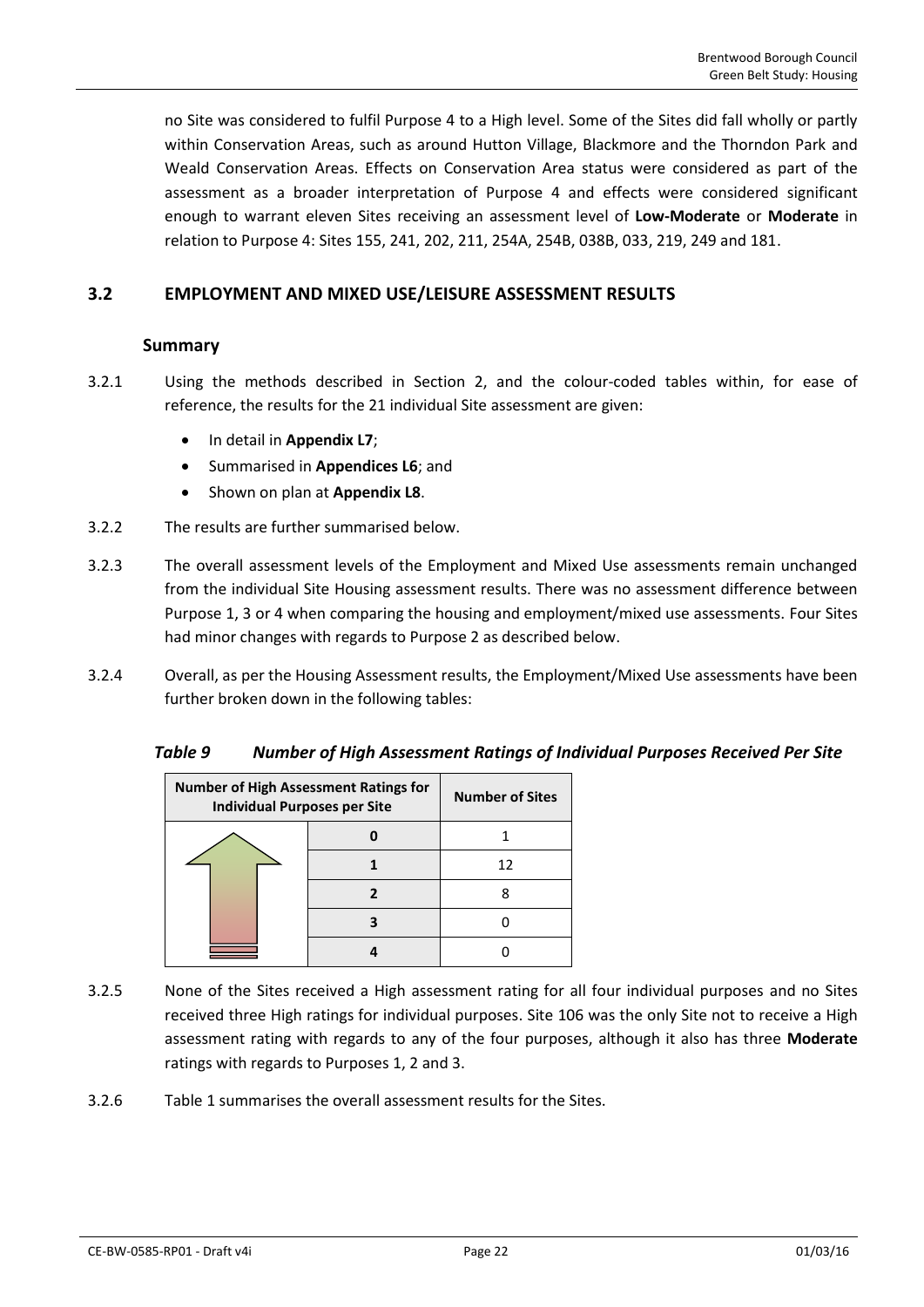| <b>Overall Assessment Rating</b> | <b>Number of Sites</b> |    |
|----------------------------------|------------------------|----|
|                                  | Low                    |    |
|                                  | Low - Moderate         | 10 |
|                                  | <b>Moderate</b>        |    |
|                                  | Moderate - High        |    |
|                                  | High                   |    |

<span id="page-23-0"></span>

| Table 10 | <b>Summary of Overall Assessment Results</b> |
|----------|----------------------------------------------|
|----------|----------------------------------------------|

3.2.7 [Table 11](#page-23-1) summarises the combined results of the assessment ratings for the individual purposes and the overall assessment ratings and gives an indication of the split of numbers in the hierarchy of Sites and their relative contribution towards the purposes of the Green Belt.

*Table 11 Summary of Combined Overall and Individual Purposes Assessment Results*

<span id="page-23-1"></span>

| <b>Overall Assessment</b>                     |      |      |                |                |              |                |     |     |              |              |     |          |
|-----------------------------------------------|------|------|----------------|----------------|--------------|----------------|-----|-----|--------------|--------------|-----|----------|
| Rating:                                       | High | High | High           | Mod-<br>High   | Mod-<br>High | Mod            | Mod | Mod | Low -<br>Mod | Low -<br>Mod | Low | Low      |
| No. of High assessment<br>individual ratings: | 4    | 3    | $\overline{2}$ | $\overline{2}$ | 1            | $\overline{2}$ | 1   | 0   | 1            | $\mathbf 0$  | 1   | $\Omega$ |
| No. of Sites:                                 | 0    | 0    | 1              | 2              | 0            | 5              | 2   |     | $10*$        | 0            | 0   | 0        |

- 3.2.8 The Site references that relate to these numbers are provided in the tables in Appendices L6, arranged in a hierarchal 'assessment results' order, based on overall and individual assessment results. These are also shown in plan form in Appendix L8.
- 3.2.9 Referring to Table 1 and [Table 11,](#page-23-1) no Sites received a Low overall assessment rating. Ten Sites (see\*) received a **Low-Moderate** overall assessment rating, however, all of these Sites were considered to be 'Not Contained' receiving a **High** assessment rating for Purpose 1. All other assessment ratings were **Low** for Purposes 2, 3 and 4.
- 3.2.10 Referring to Table 1, one Site received a **High** overall assessment rating (Site 200) and two Sites received a **Moderate-High** overall assessment rating (Sites 175c and 175B).

## Purpose 1

3.2.11 All of the Sites were considered 'Not Contained', except Site 106 which was considered 'Partly Contained'. None of the Sites was well contained by existing built development (i.e. an urban or settled area). Thirteen Sites comprised previously (wholly or partly) developed Sites (industrial/commercial) situated away from major built up areas (see Purpose 3 results below).

## Purpose 2

3.2.12 The assessment level of four Sites was marginally elevated (compared to the previous housing assessments), which did not change the overall assessment rating. Sites 158 and 101B(East) had the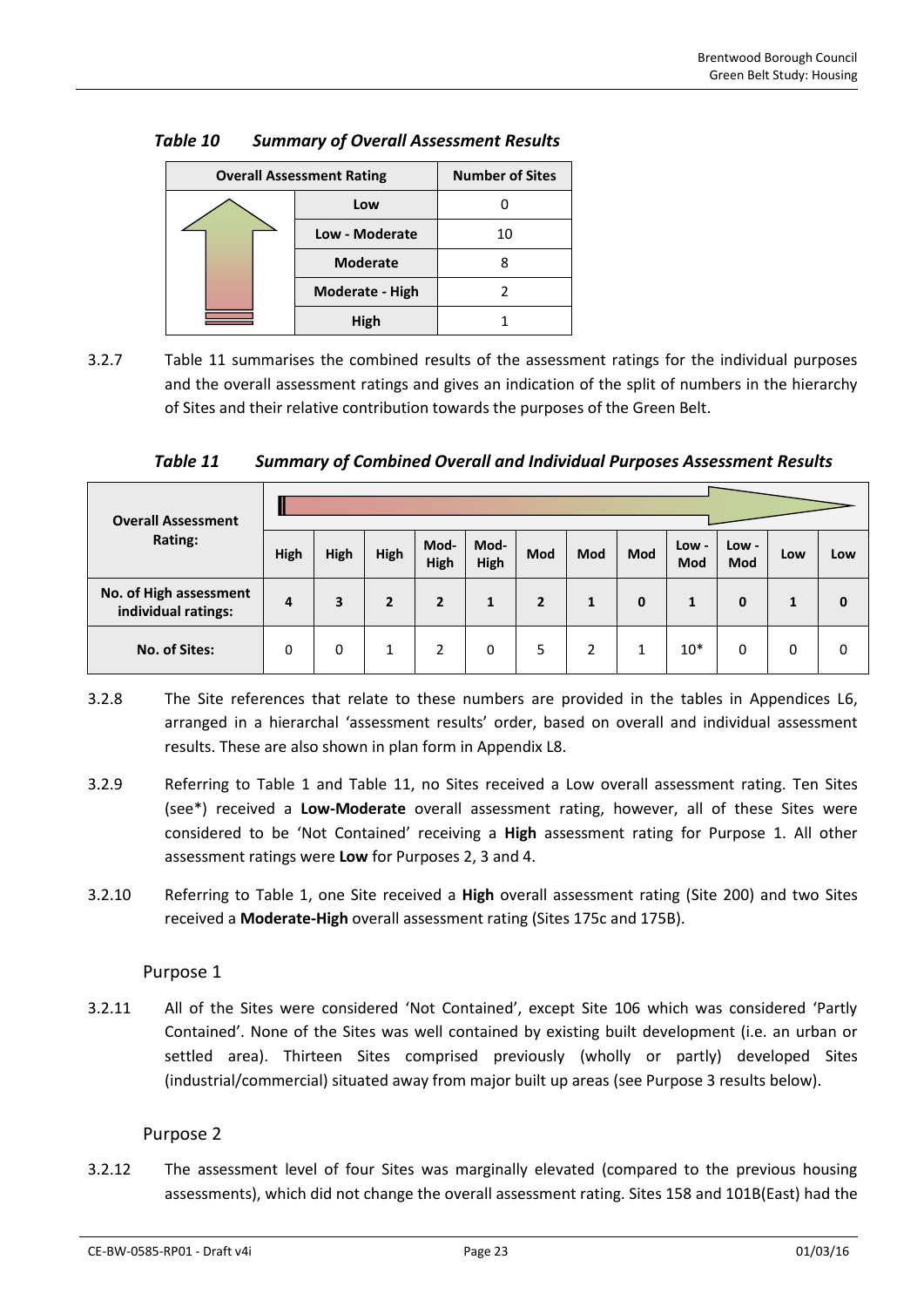Purpose 2 assessment rating elevated from Separation Retained to Separation Retained/Separation Reduced, but Functional. Sites 187 and 228 had Purpose 2 assessment ratings increased from Separation Retained to Separation Reduced, but Functional.

- 3.2.13 These assessment level changes were considered to be due to the likely higher massing of larger buildings at the Sites (over and above the existing situation) which would potentially reduce the apparent separation between towns/'built up' areas due to potential increased visibility compared to Housing development. In no cases was this assessed as potentially leading to visual or physical coalescence.
- 3.2.14 It is has been particularly noted in the assessments that whilst the other overall assessment ratings did not change, Employment or Mixed Use development at Sites 089, 106, 175B, 175C, 200, 127 and 177 would be visually more intrusive or perceptible compared to housing development, adding to any perception of separation reduction between towns. However, in terms of the assessment criteria, the change was not considered sufficient to elevate the individual assessment ratings further. Of these Sites it is noted that Sites 089, 106, 175B, 175C and 200 were already previously assessed (in the housing assessments) as meeting Purpose 2 to a Moderate level and development would lead to Significant Separation Reduction, between towns.

## Purpose 3

3.2.15 Ten Sites had evidence of built development (some industrial/commercial Sites) and were considered to fulfil Purpose 3 to a **Low** level. A further three Sites were considered Mixed Functions within Countryside (089, 106 and 101A (Extended Site)). Sites 187, 177, 158, 127, 079C, 175B, 175C and 200 were all considered to fulfil Purpose 3 to a High level, being 'countryside' Sites with no evidence of previous built development.

## Purpose 4

3.2.16 No Employment or Mixed Use Site was considered to adversely affect the setting of a Historic Town and were not related to any Conservation Area or Registered Park and Garden.

## <span id="page-24-0"></span>**3.3 RECOMMENDATIONS**

- 3.3.1 The scope of this study did not extend to the identification of Sites that should be prioritised for allocation for housing, employment or mixed use allocation/development in the Brentwood LDP; a number of other factors will be important in determining these allocations. It is also the case that all development should be directed to brownfield and non-Green Belt land where available and practically achievable, as any housing development in the Green Belt is likely to be contrary to Green Belt policy.
- 3.3.2 With regard to considerations from this study to take forward in formulating the Housing Allocations and Employment/Mixed Use Allocations for Brentwood Borough LDP, where Green Belt land is required to accommodate the required development and anticipated population over the life of the plan, (i.e. no non-Green Belt land is available) the following recommendations are made in relation to Green Belt aspects only.
- 3.3.3 As no one purpose of the Green Belt has priority over another, the overall assessment level should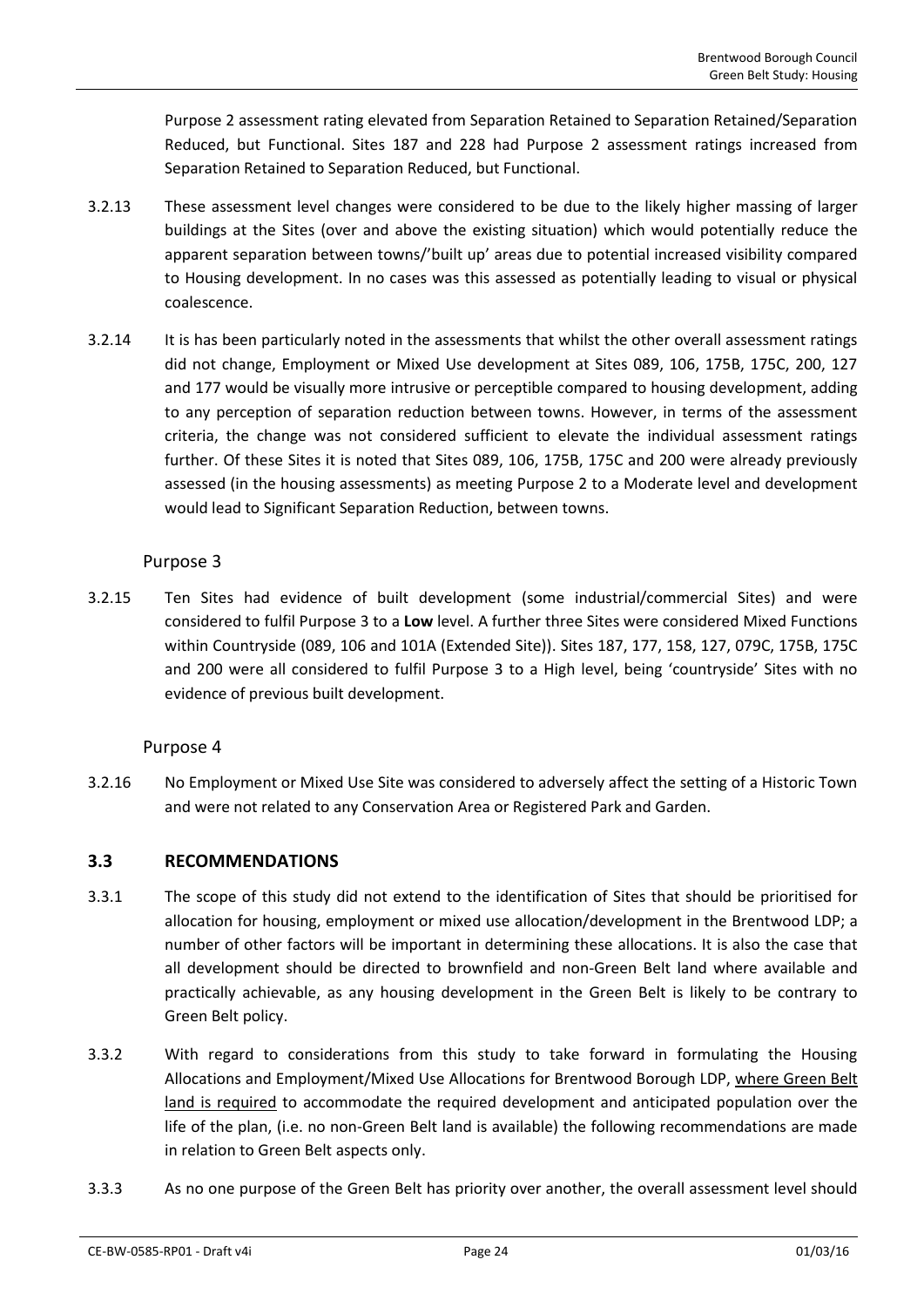be the first consideration and then the individual assessment against each purpose considered to provide sub-division of those with the same overall assessment rating.

- 3.3.4 On this basis, in terms of Green Belt considerations only, Housing Sites should be prioritised as per the table in Appendix L2, with:
	- Sites 024A, 035, 073, 095A, 139, 149, 182, 010, 015, 025, 063 and 085 being most highly prioritised; and
	- Sites 028C, 028B, 155, 192, 200, 231 and 270 being of lowest priority.
- 3.3.5 In terms of Green Belt considerations only, Employment and Mixed Use Sites should be prioritised as per the table in Appendix L6, with Sites 101B (East and West), 108, 109, 111, 112B, 112C, 112D, 175A and 228 being most highly prioritised. By virtue of its scale, Site 200 (Mixed Use) should be of lowest priority.
- 3.3.6 This being said, a number of Sites, in particular Sites 153, 219, 031, 032 and 022, have the potential to be re-assessed with lower assessment ratings if their boundary extents were reconfigured to fit more closely with the landscape boundaries present (e.g. mature woodland), the general alignment with the existing extent of large built up areas and existing settlement pattern.
- 3.3.7 Also, large expansive Sites such as Site 028B, 028C, 192, 200 and 231 have been assessed as a single large Site (i.e. as a whole), assuming the Site is wholly developed. Within these Sites, areas may have a lower contribution to Green Belt purposes and/or be more closely associated with existing built up areas. For these Sites, the overall assessment rating (i.e. High) is also linked to the comparative scale of the Sites in the Green Belt (and other locality based criteria) in comparison to other Sites and the relative likely effects with regards to Green Belt purposes, which in some cases has led to professional judgements being made. It should be considered whether such Sites can be sub-divided in to separate parcels of land that can differentiate Green Belt assessment levels between areas. Any sub-division of Sites should also account for existing barriers, built features and other topographic boundaries, such as woodlands etc.
- 3.3.8 Site 023 is an unusual Site in that it fits the description of countryside, but is 'well-contained' and is heavily influenced on the periphery by built development. It is also split into two areas by the A12 road; the area to the north lies in the southern part of Pilgrims Hatch and the area to the south lies in the northern part of Brentwood. The Site received a Moderate overall assessment rating. Given the landscape context of this Site it would be considered appropriate for the Site to be considered as a higher priority Site out of those receiving a Moderate overall assessment rating, as the two individual areas are surrounded by existing built development either side of the A12, which both Pilgrim's Hatch and Brentwood directly border. The A12 is the only feature physically separating the two settled areas.
- 3.3.9 Site 101A has been assessed twice, in both 2013 and 2015. The first assessment was based on a boundary confined to the existing developed area and received a **Low–Moderate** overall assessment rating. The boundary was extended southwards in 2014/2015, such that the Site included arable land south of the existing developed area. As such, the revised assessment for the whole Site was elevated to **Moderate**, as the assessment level for Purpose 3 was increased. As such, in terms of Green Belt considerations only, development can be more highly prioritised for the previous 2013 Site boundary as opposed to the extended 2015 boundary.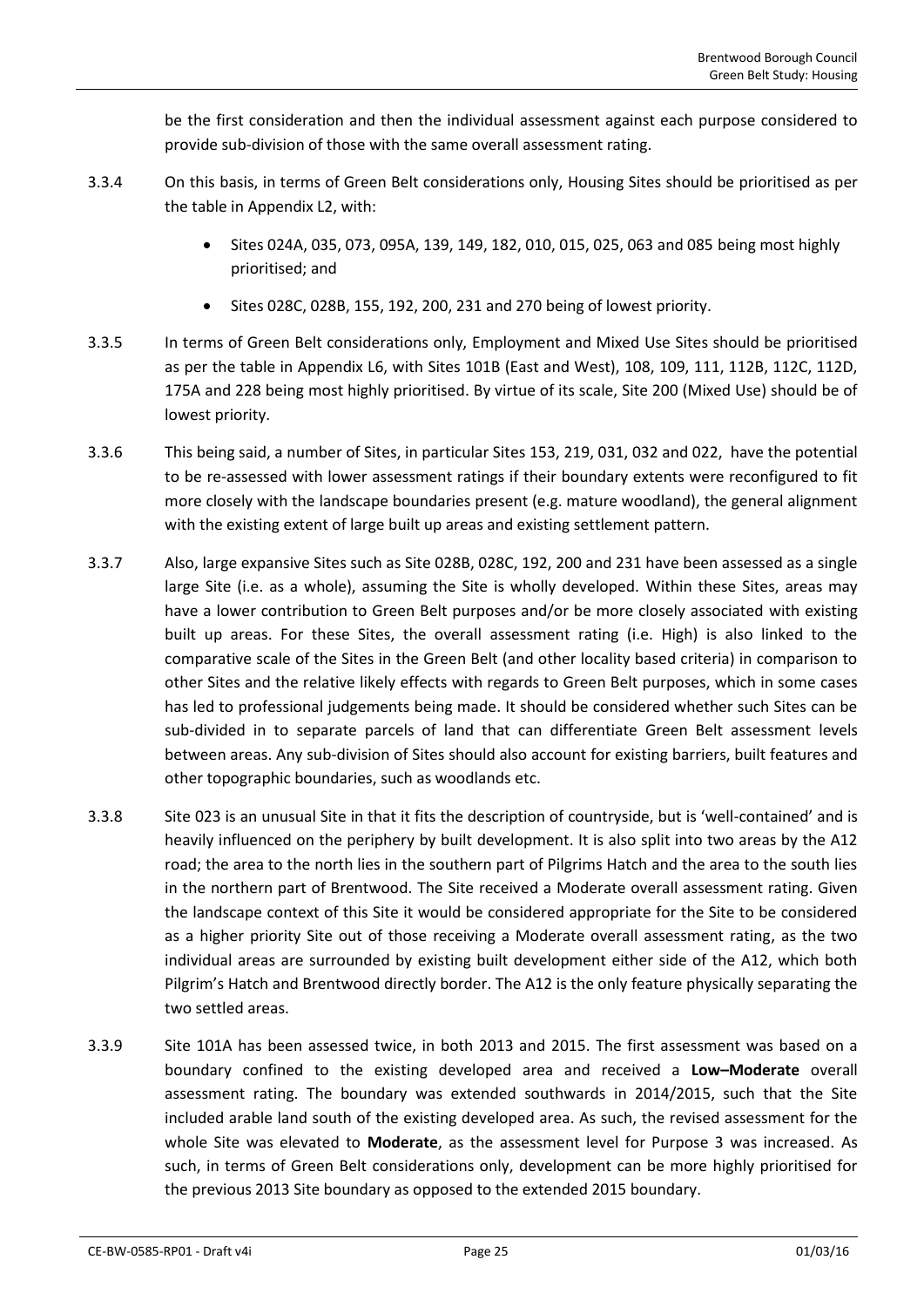- 3.3.10 Similarly Site 185 has been assessed twice in 2013 and 2015. Again this relates to differing boundaries with the 2013 boundary covering a larger area, including a dwelling and garden, receiving a **Moderate** overall assessment rating. In 2015, the revised boundary only included a tree belt on the southern boundary of the Site (outwith the existing dwelling area). As such the Purpose 3 assessment rating was elevated from Moderate to High, resulting in an overall **Moderate-High** assessment rating.
- 3.3.11 Sites 101A and 185 illustrate how Site boundary changes can affect both the individual and overall assessment ratings. Site 104 was also assessed twice comprising a larger overall boundary in 2013 and smaller boundary 2015; the overall assessment rating was considered **Moderate**, in both cases.
- 3.3.12 In order to further understand the effects on Purpose 3 of the Green Belt (effects on countryside encroachment) from development of Sites having a High individual assessment level (prioritising lower overall assessment levels first), further assessment could be usefully used (where appropriate and where resources allow) on the contribution made to landscape character and amenity value in relation to 'countryside' by each Site. This would be the subject of a separate assessment
- 3.3.13 When overall Housing, Employment or Mixed Use Allocations are being made, assessment of the cumulative impact of development in relation to impacts on the Green Belt, e.g. where two Sites are close to each other, or would develop in each other's direction (falling within the same countryside gap), should be made, as this is beyond the scope of this study.
- 3.3.14 It is also noted that whilst Housing and Employment/Mixed Use assessments still received the same overall assessment rating, in terms of Green Belt purposes, Employment/Mixed Use development has higher potential than Housing development (as defined in this study) to lead to large scale encroachment and/or settlement coalesce due to the potential scale of buildings and actual or perceived intervisibility. This is noted in the individual Site assessments, albeit only four Sites had varied assessment levels for Purpose 2 compared to the Housing assessments.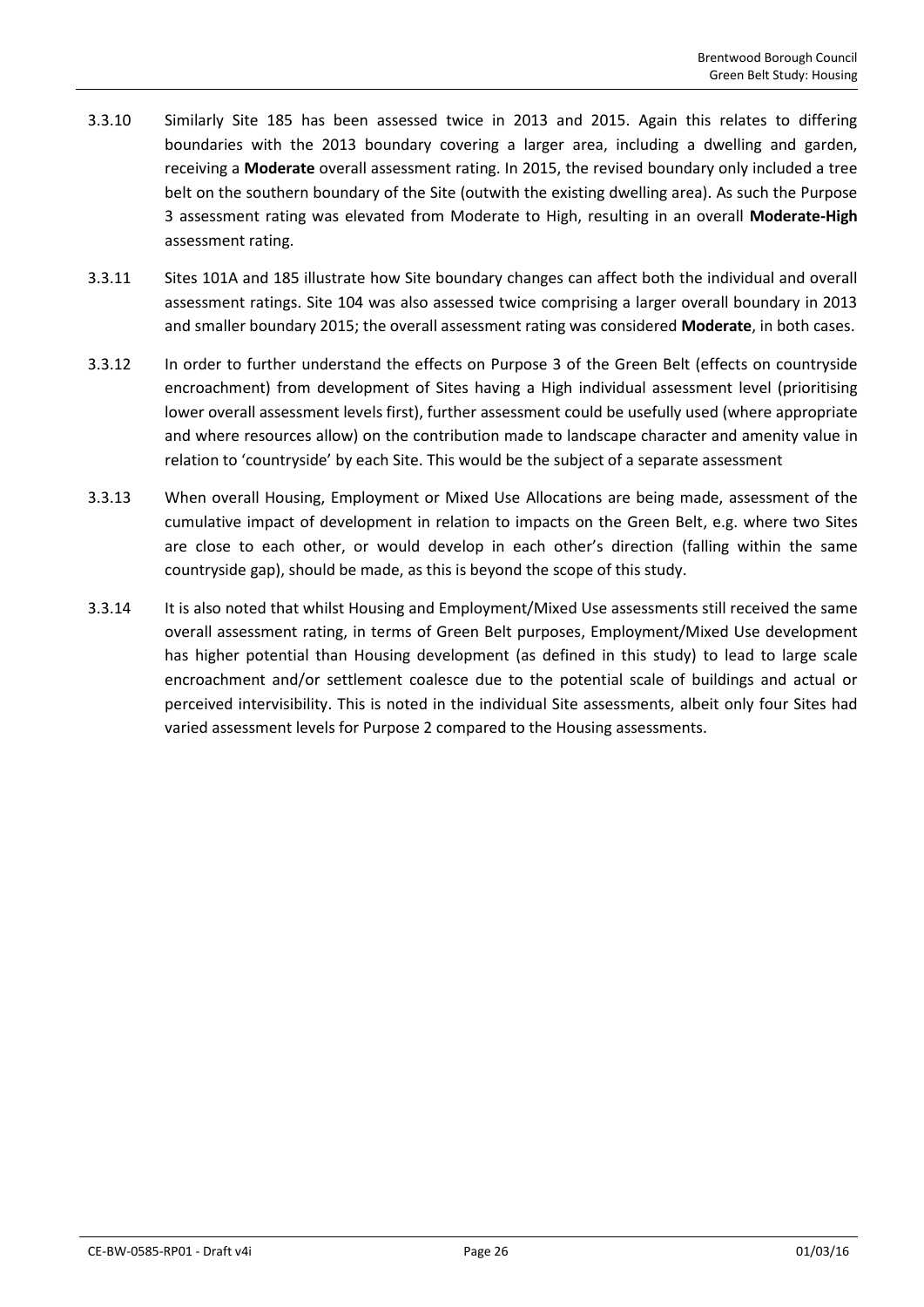## **REFERENCES:**

- Brentwood Borough Council, 25 August 2005 (Adopted). *Brentwood Replacement Local Plan.* s.l.:s.n.
- Brentwood Borough Council, June 2005. *Brentwood Replacement Local Plan - Initial Deposit Draft Urban Capacity Study.* s.l.:s.n.
- Brentwood Borough Council, October 2011. *Strategic Housing Land Availability Assessment Final Report.* s.l.:s.n.
- Department for Communities and Local Government, 2012. *National Planning Policy Framework.* s.l.:s.n.
- Natural England, n.d. *MAGIC.* [Online] Available at: http://www.magic.gov.uk/ [Accessed 10 April 2013].
- Opinion Research Services and Savills, January 2010. *London Commuter Belt (East)/M11 Sub-Region Strategic Housing Market Assessment 2008.* s.l.:s.n.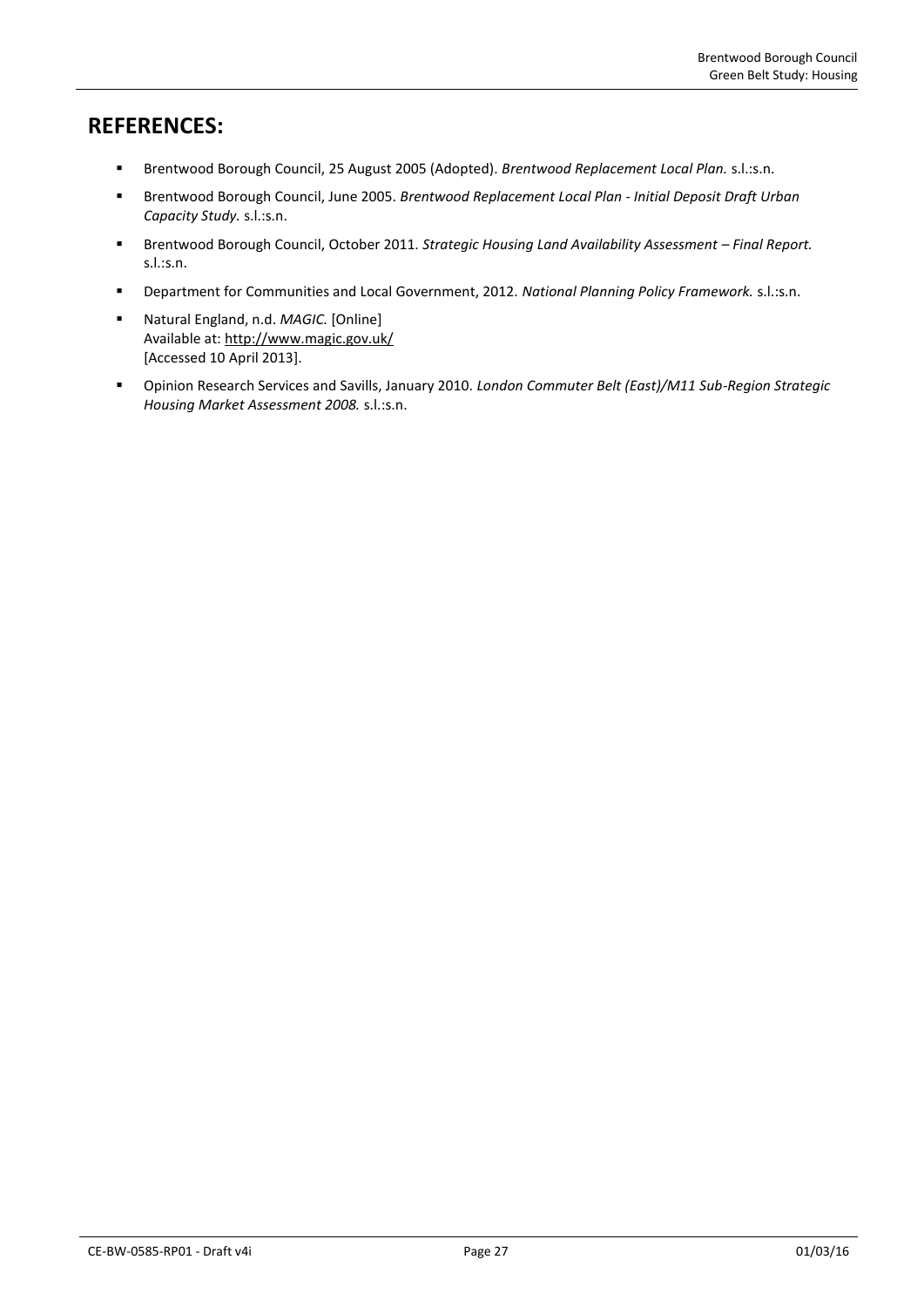## **APPENDICES:**

| Appendix L1 | Site Assessment Sheet Pro forma                                                                      |
|-------------|------------------------------------------------------------------------------------------------------|
| Appendix L2 | Summary of Housing Assessment Results – Assessment Results Order                                     |
| Appendix L3 | Summary of Housing Assessment Results – Site Reference Order                                         |
| Appendix L4 | Detailed Site Housing Assessment Sheets                                                              |
| Appendix L5 | Figure 1 – Overall Contribution of Sites to Green Belt Purposes – Housing Assessment                 |
| Appendix L6 | Summary of Employment/Mixed Use Assessment Results – Assessment Results Order                        |
| Appendix L7 | Detailed Site Employment/Mixed Use Assessment Sheets                                                 |
| Appendix L8 | Figure 2 – Overall Contribution of Sites to Green Belt Purposes – Employment/Mixed Use<br>Assessment |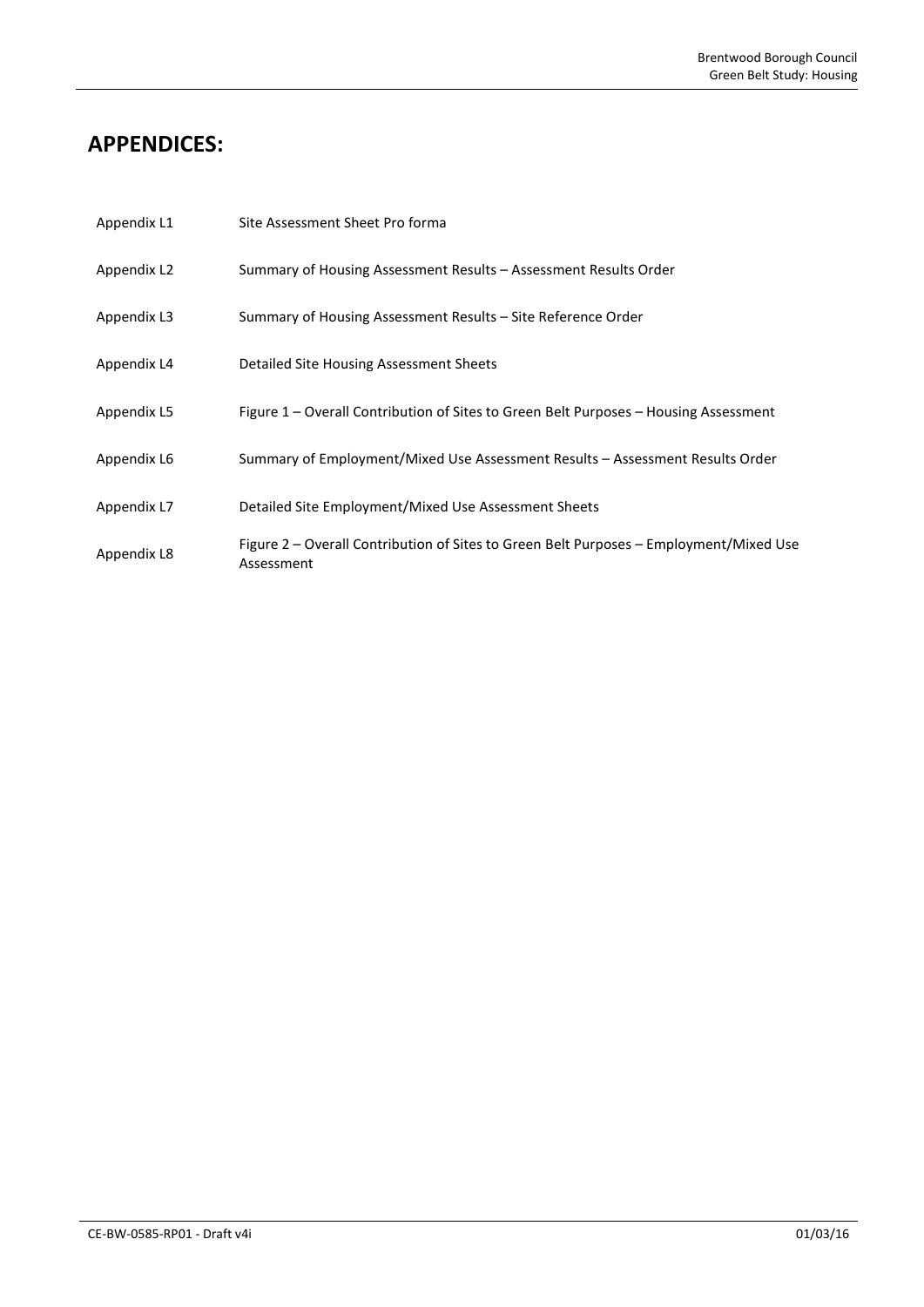## **APPENDIX L1:**

Site Assessment Sheet Pro forma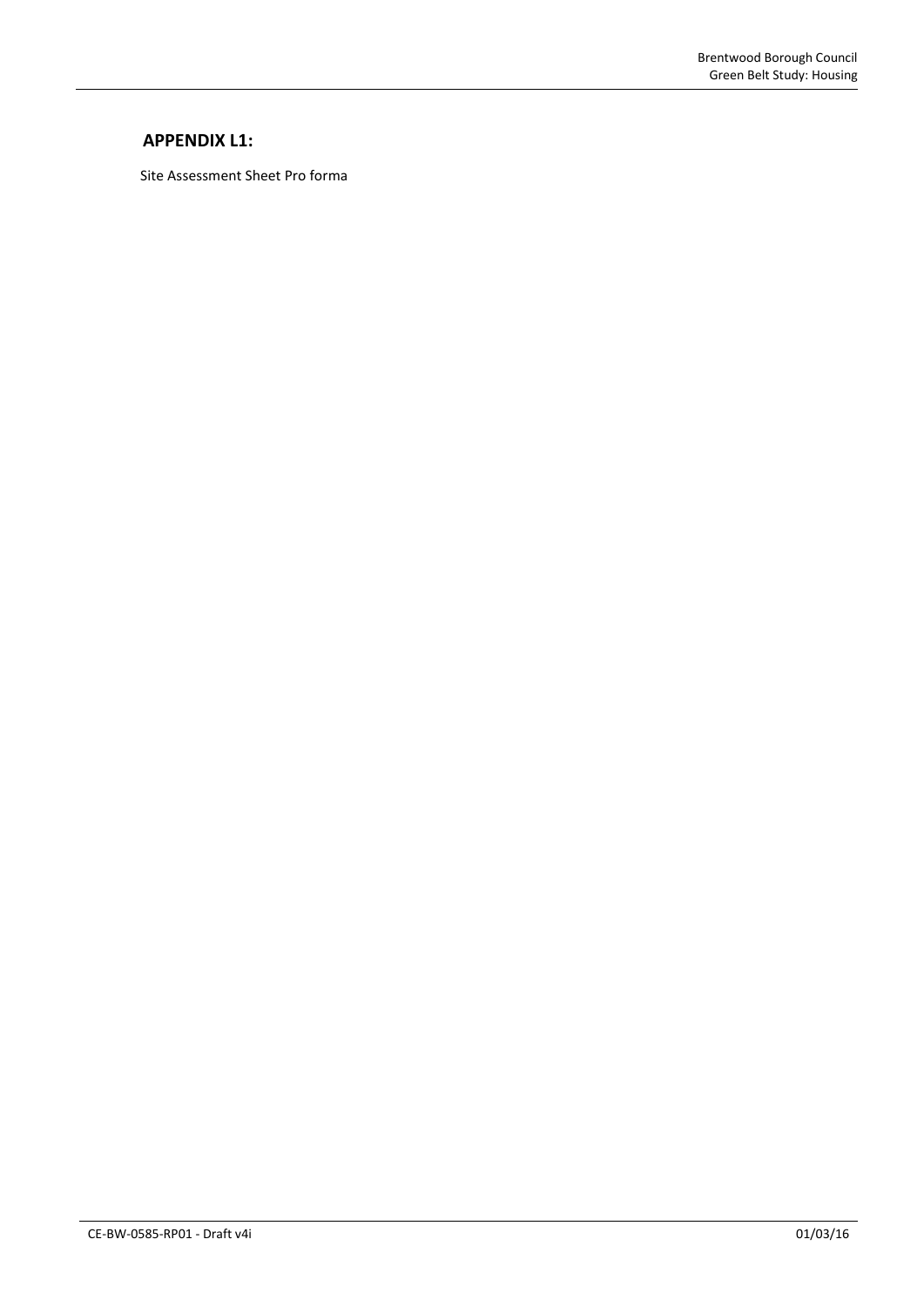## **APPENDIX L2:**

Summary of Assessment Results – Assessment Results Order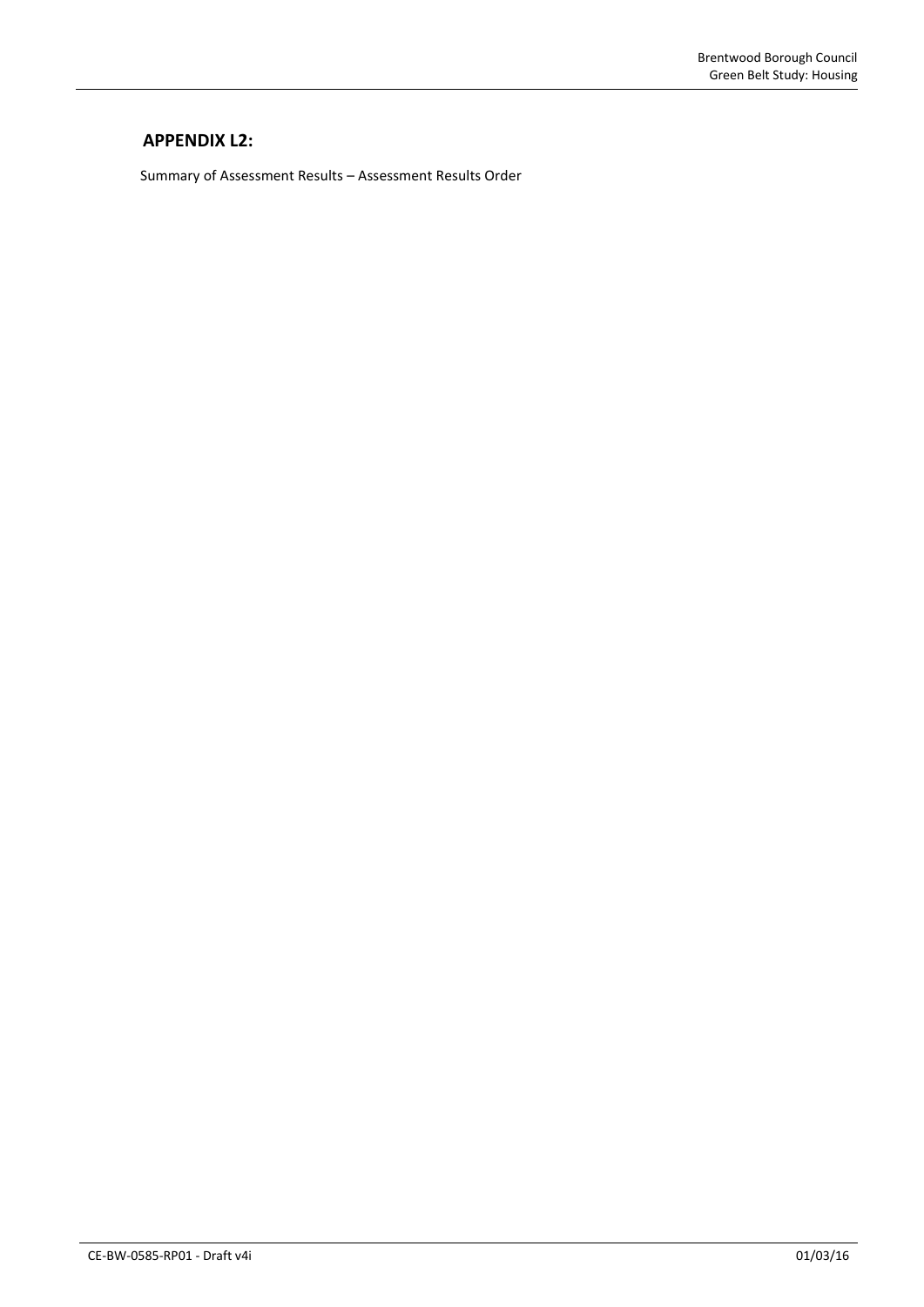## **APPENDIX L3:**

Summary of Assessment Results – Site Reference Order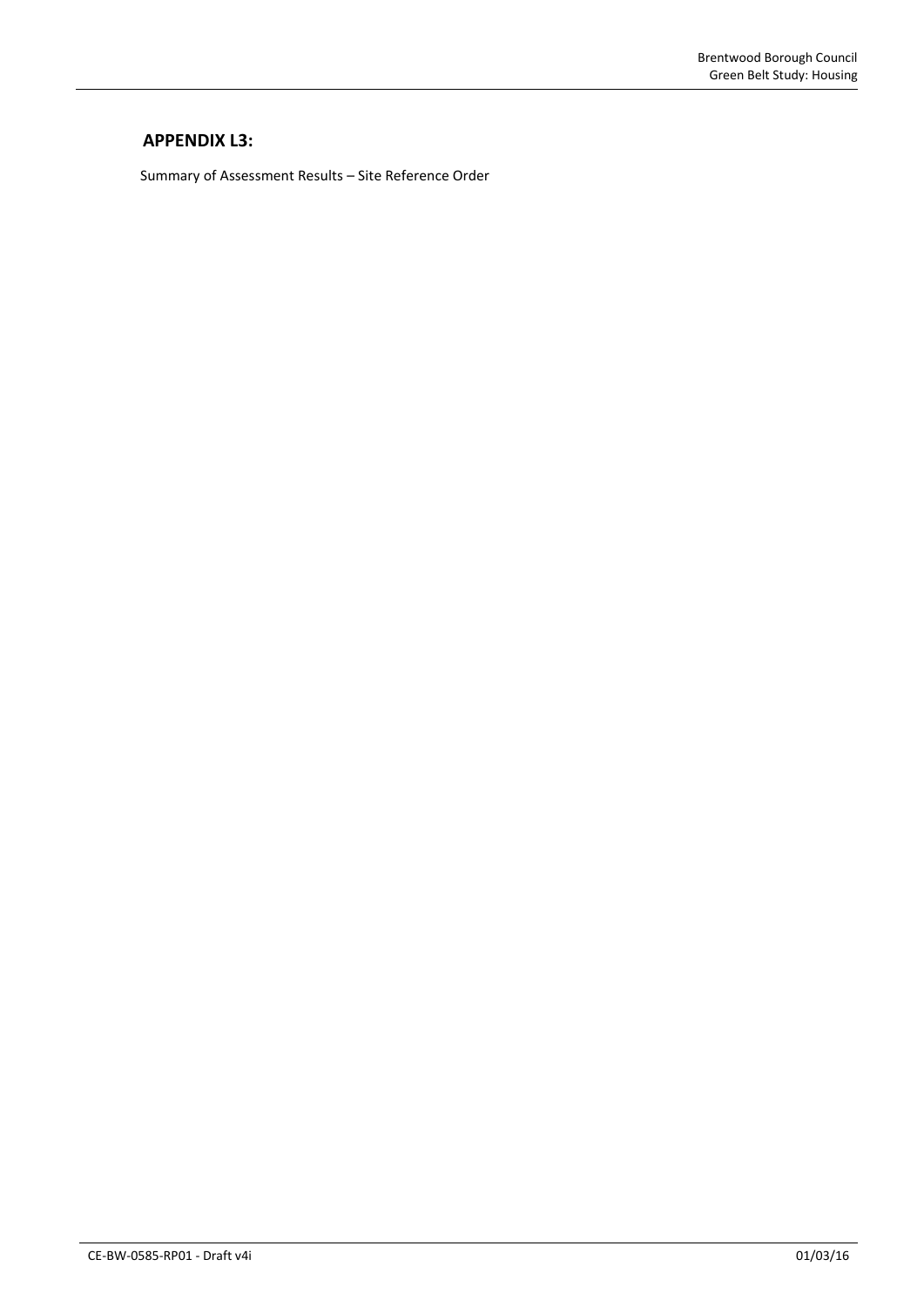## **APPENDIX L4:**

Detailed Site Assessment Sheets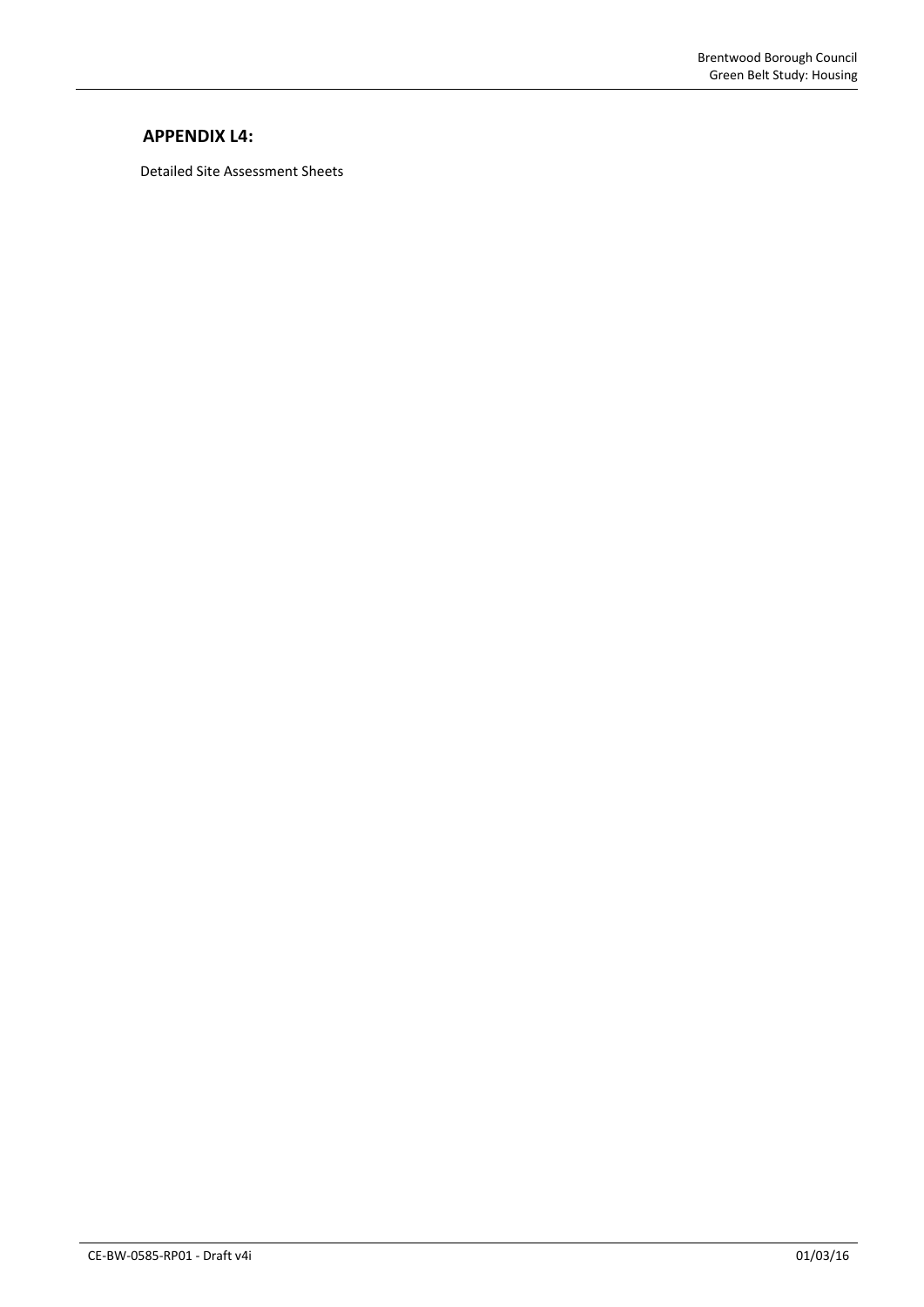## **APPENDIX L5:**

Figure 1 – Overall Contribution of Sites to Green Belt Purposes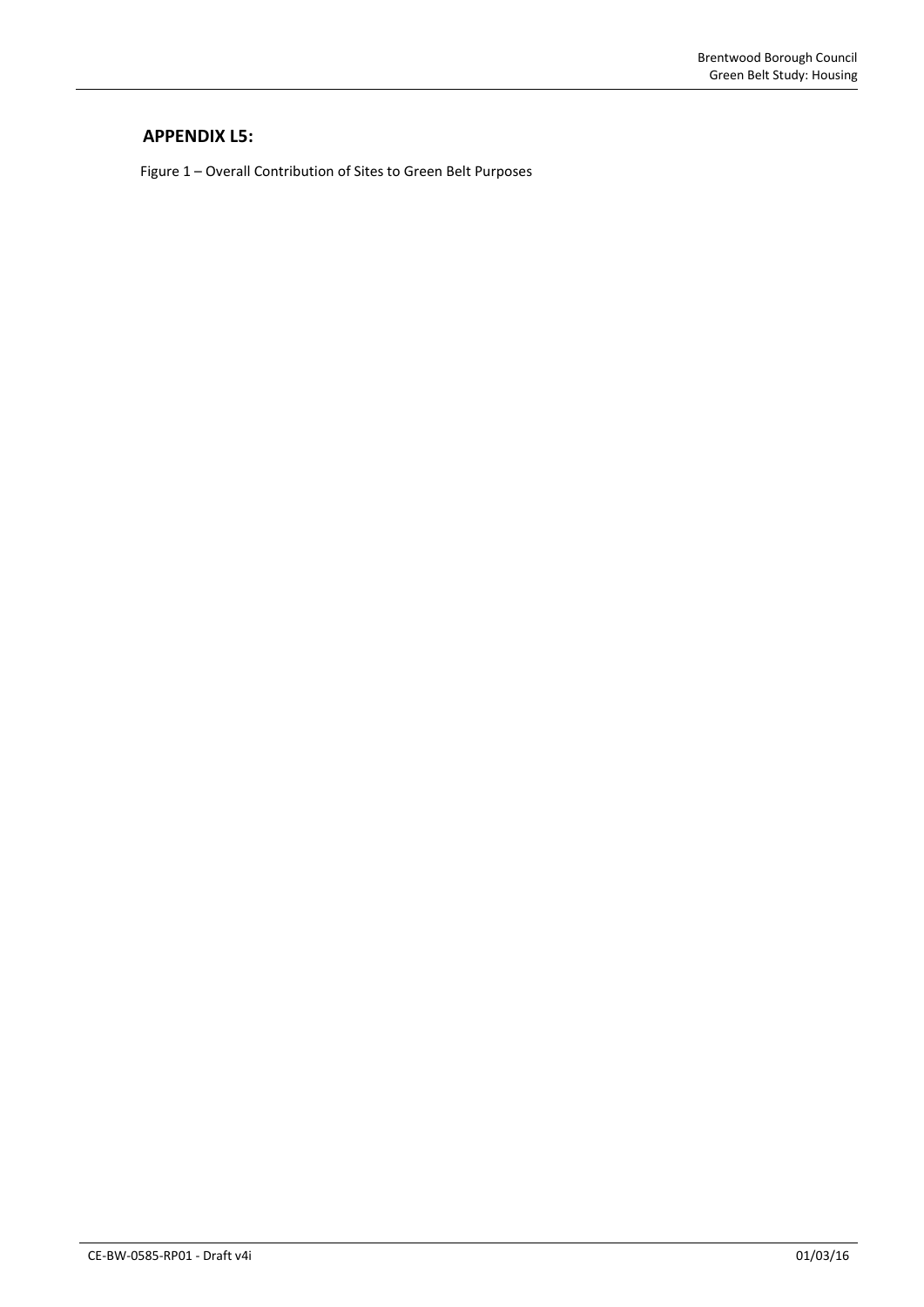## **APPENDIX L6:**

Summary of Employment/Mixed Use Assessment Results – Assessment Results Order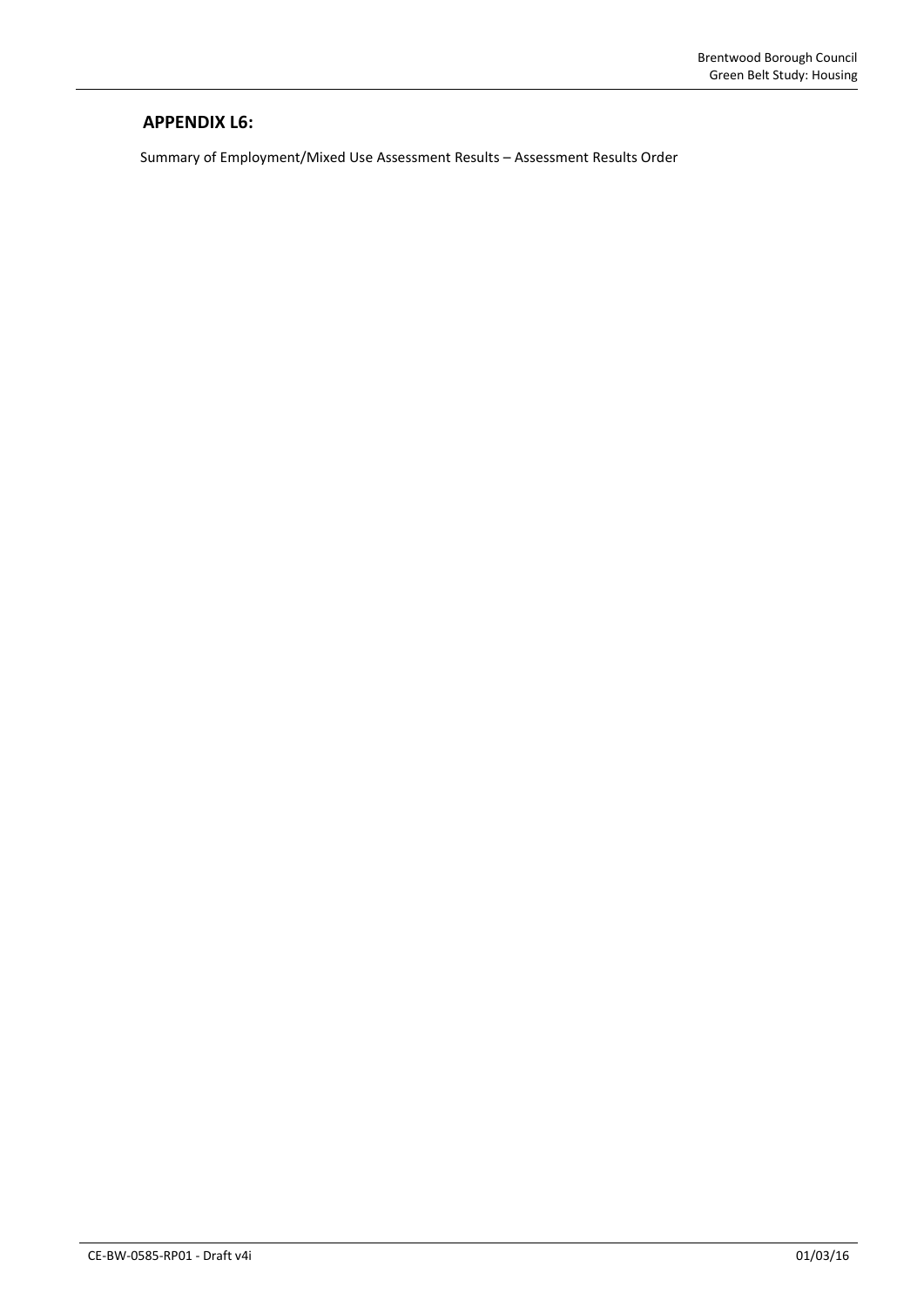## **APPENDIX L7:**

Detailed Site Employment/Mixed Use Assessment Sheets